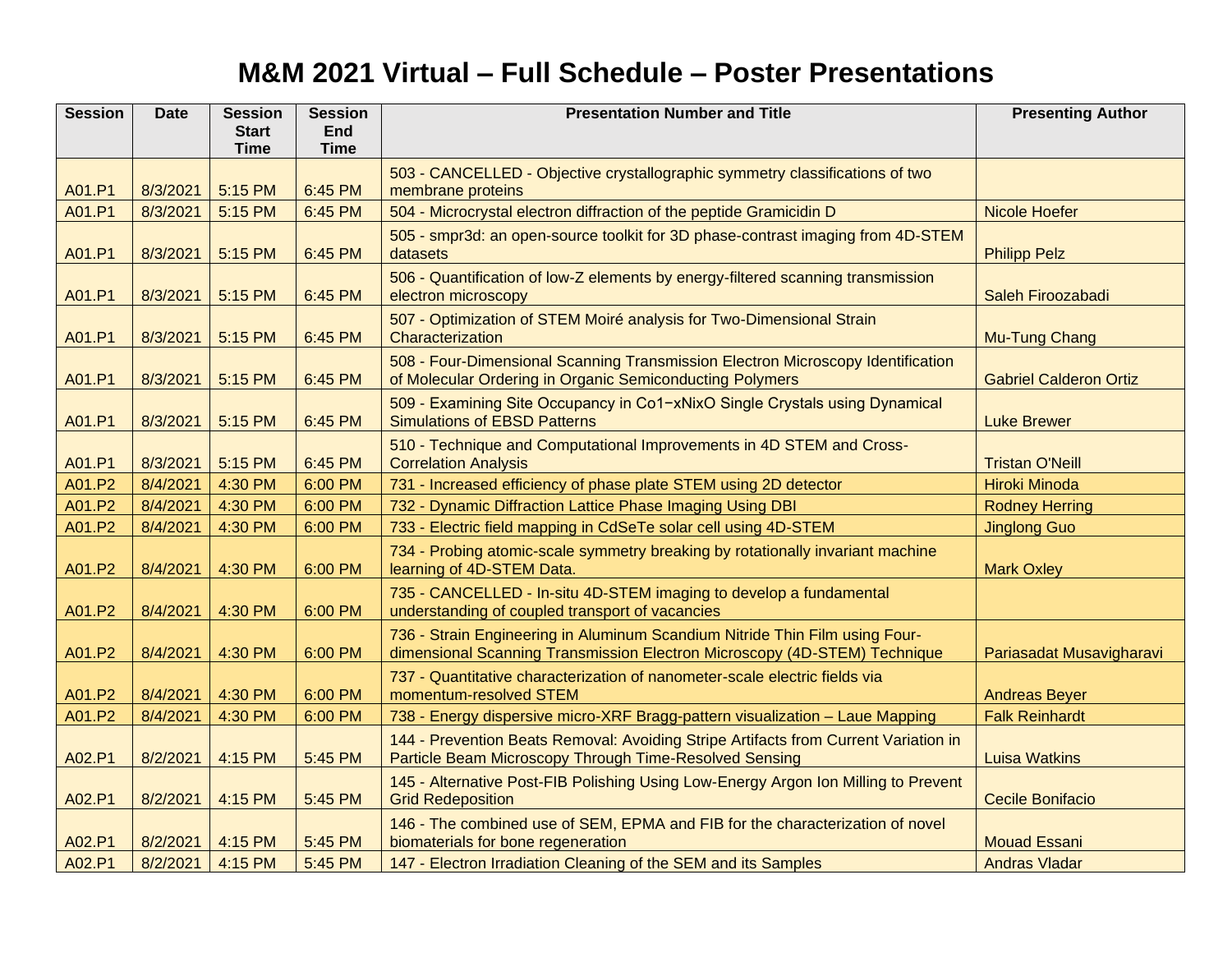| A02.P1 | 8/2/2021 | 4:15 PM | 5:45 PM | 148 - CANCELLED - Improved Focused Ion Beam Sample Preparation Techniques<br>for Transmission Electron Microscopy and Failure Analysis of Memristor Devices                                 |                                   |
|--------|----------|---------|---------|---------------------------------------------------------------------------------------------------------------------------------------------------------------------------------------------|-----------------------------------|
| A02.P1 | 8/2/2021 | 4:15 PM | 5:45 PM | 149 - Evaluation of Gallium Ion\Xe Plasma Beam for Patterning of Suspended<br><b>Silicon Nitride Membranes</b>                                                                              | <b>Shuai Jiang</b>                |
| A02.P1 | 8/2/2021 | 4:15 PM | 5:45 PM | 150 - Operando Investigation of Energy Storage Material by FIB-SEM System                                                                                                                   | <b>Xinwei Zhou</b>                |
| A02.P1 | 8/2/2021 | 4:15 PM | 5:45 PM | 151 - Investigation of the effect of gallium ion (Ga+) irradiation on the fluorescence<br>properties of synthetic microdiamonds                                                             | <b>Muhammad Salman</b><br>Magbool |
| A03.P1 | 8/3/2021 | 5:15 PM | 6:45 PM | 511 - Using Ex-Situ TEM Studies to Gain Fundamental Insights into Bimetallic<br>Nanoparticles                                                                                               | <b>Chris Kliewer</b>              |
| A03.P1 | 8/3/2021 | 5:15 PM | 6:45 PM | 512 - Multiple-Scale Synchrotron and Lab Source X-Ray Fluorescence 2D Mapping<br>of Gold Mineralization Styles at the Troilus Gold Project, Frotêt-Evans Greenstone<br>Belt, Quebec, Canada | Lisa Van Loon                     |
| A03.P1 | 8/3/2021 | 5:15 PM | 6:45 PM | 513 - Combine TEM with TCAD Simulation - A Novel Approach in Failure Analysis                                                                                                               | <b>Yu Zhang</b>                   |
| A03.P1 | 8/3/2021 | 5:15 PM | 6:45 PM | 514 - Analysis and Characterization of Ultra High Molecular Weight Polyethylene<br>(UHMWPE) subjected to reciprocating sliding and nanoidentation tests.                                    | Tomas De la Mora Ramírez          |
| A03.P1 | 8/3/2021 | 5:15 PM | 6:45 PM | 515 - In situ study of microstructure in phase transformation of pipe line steel                                                                                                            | chen Gu                           |
| A03.P1 | 8/3/2021 | 5:15 PM | 6:45 PM | 516 - Hard layers based on metal borides: Microstructure and mechanical<br>properties                                                                                                       | <b>Ángel Morales-Robles</b>       |
| A03.P1 | 8/3/2021 | 5:15 PM | 6:45 PM | 517 - Analysis of Precipitates in the Base Metal and HAZ of a 2.25Cr-1Mo Steel                                                                                                              | <b>Hendrik Colijn</b>             |
| A03.P1 | 8/3/2021 | 5:15 PM | 6:45 PM | 518 - Analysis of Thin Film Specimens Using ToF-SIMS Wedge Protocol, A<br><b>Comparison with Depth Profiling</b>                                                                            | <b>Vincent Smentkowski</b>        |
| A03.P1 | 8/3/2021 | 5:15 PM | 6:45 PM | 519 - Three-dimensional ultrastructural imaging reveals the nanoscale architecture<br>of mammalian cells                                                                                    | Shengkun Yao                      |
| A03.P1 | 8/3/2021 | 5:15 PM | 6:45 PM | 520 - CANCELLED - Synthesis of Heteroatom Rh-ReOx Atomically Dispersed<br>Species on Al2O3 and Their Tunable Catalytic Reactivity in Ethylene<br>Hydroformylation                           |                                   |
| A03.P1 | 8/3/2021 | 5:15 PM | 6:45 PM | 521 - The FIGMAS Online Database of Standards and Reference Materials - an<br><b>Update</b>                                                                                                 | <b>Emma Bullock</b>               |
| A03.P1 | 8/3/2021 | 5:15 PM | 6:45 PM | 522 - ANALYSIS OF ELECTROCHEMICAL CORROSION IN METAL FOAM OF Ti-<br>Ta-Sn AND 316-L SCREW IN HANK'S SOLUTION BY SEM                                                                         | <b>Abraham Mejia</b>              |
| A03.P1 | 8/3/2021 | 5:15 PM | 6:45 PM | 523 - Mitigating Shadowing and Topographic Artifacts Using Dual EDS Detectors                                                                                                               | Shangshang Mu                     |
| A03.P1 | 8/3/2021 | 5:15 PM | 6:45 PM | 524 - Direct Correlation of Transmission Electron Microscopy and Optical<br>Microscopy for Study of Fluorescent Nanodiamonds                                                                | <b>Haotian Wen</b>                |
| A03.P2 | 8/5/2021 | 4:15 PM | 5:45 PM | 1035 - A Best Known Method to Effectively Differentiate Elements with XEDS<br>Peaks Overlapping for High-Volume Manufacturing of Semiconductor Device at<br><b>Wafer Foundries</b>          | <b>Wayne Zhao</b>                 |
| A03.P2 | 8/5/2021 | 4:15 PM | 5:45 PM | 1036 - Comparative Microstructural study of Inconel 625 used to turbochargers.                                                                                                              | Elsa Ordoñez-Casanova             |
| A03.P2 | 8/5/2021 | 4:15 PM | 5:45 PM | 1037 - Low-Cost Fluorescent Microvascular Visualization in Ambystoma<br>mexicanum                                                                                                           | <b>Luke Bollinger</b>             |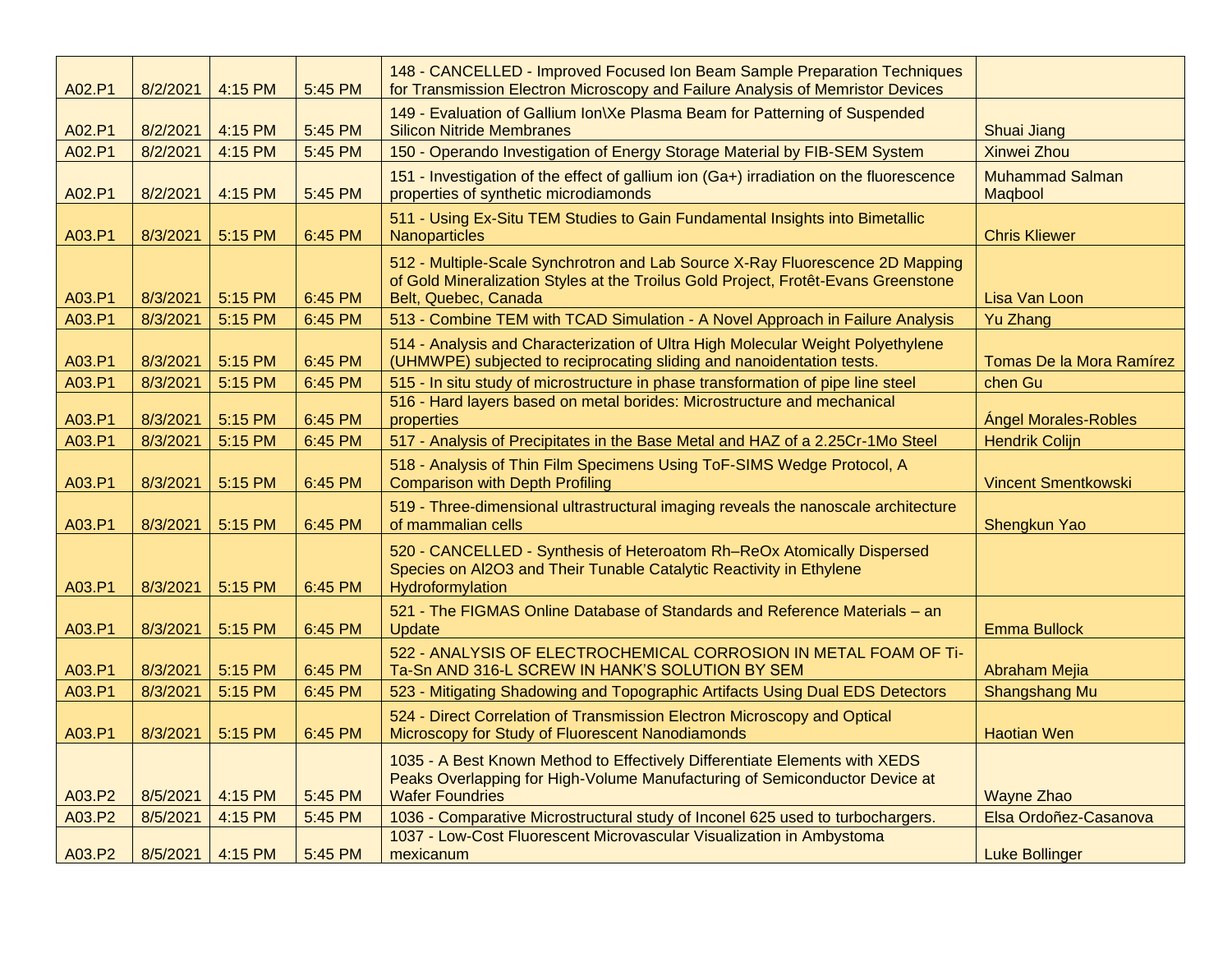| A03.P2 | 8/5/2021 | 4:15 PM | 5:45 PM | 1038 - Freeze-<br>fracturing of microbes producing biopolymers at liquid Helium temperature: cryo-<br><b>SEM application in biotechnology</b>             | Kamila Hrubanova              |
|--------|----------|---------|---------|-----------------------------------------------------------------------------------------------------------------------------------------------------------|-------------------------------|
| A03.P2 | 8/5/2021 | 4:15 PM | 5:45 PM | 1039 - Electron microscopy analysis of biofilms produced by Staphylococcus<br>aureus exposed to UV-light on the surface of SnO2 thin films                | <b>Carlos Arzate-Quintana</b> |
| A03.P2 | 8/5/2021 | 4:15 PM | 5:45 PM | 1040 - CANCELLED - 3D printing of custom sample holders as a responsive and<br>cost-effective method of sample holder generation for electron microscopy. |                               |
| A03.P2 | 8/5/2021 | 4:15 PM | 5:45 PM | 1041 - Compact-sized Cutting System for a Serial-block-face Scanning Electron<br><b>Microscopy</b>                                                        | Nanami Takagi                 |
| A03.P2 | 8/5/2021 | 4:15 PM | 5:45 PM | 1042 - Optimization of operating parameters by SEM in HVOF deposition of NiCr<br>coatings.                                                                | Sergio Sauceda Martínez       |
| A03.P2 | 8/5/2021 | 4:15 PM | 5:45 PM | 1043 - An open software ecosystem for your everyday imaging task                                                                                          | <b>Tobias Volkenandt</b>      |
| A03.P2 | 8/5/2021 | 4:15 PM | 5:45 PM | 1044 - Investigation of concrete by means of micro-XRF                                                                                                    | <b>Andrew Menzies</b>         |
| A03.P2 | 8/5/2021 | 4:15 PM | 5:45 PM | 1045 - Model for predicting surface properties of lasered samples                                                                                         | <b>Hongbin Choi</b>           |
| A03.P2 | 8/5/2021 | 4:15 PM | 5:45 PM | 1046 - Hyperspectral Bioindicators of Heavy Metal Exposure in Tall Fescue                                                                                 | <b>Danae Maes</b>             |
| A03.P2 | 8/5/2021 | 4:15 PM | 5:45 PM | 1047 - Warp Free TEM Sample Preparation Methods Using FIB/SEM Systems                                                                                     | <b>Steve Cook</b>             |
| A03.P2 | 8/5/2021 | 4:15 PM | 5:45 PM | 1048 - Analytical microscopy studies of nitrogen solubility in austenite and ferrite<br>upon welding of hyper duplex steel                                | <b>Geronimo Perez</b>         |
| A04.P1 | 8/4/2021 | 4:30 PM | 6:00 PM | 739 - Phase transition and atomic scale dynamics in chemical reactions revealed in<br>the solid state by electron microscopy                              | <b>Jacob Smith</b>            |
| A04.P1 | 8/4/2021 | 4:30 PM | 6:00 PM | 740 - CANCELLED - Visualizing Atomic-Scale Fluxional Behavior in High Surface<br>Area Pt/CeO2 Catalysts using Time-Resolved In Situ Environmental TEM     |                               |
| A04.P1 | 8/4/2021 | 4:30 PM | 6:00 PM | 741 - Plasmon electron energy-loss spectroscopy and in-situ cooling experiments of<br>graphene liquid cells                                               | <b>Lopa Bhatt</b>             |
| A04.P1 | 8/4/2021 | 4:30 PM | 6:00 PM | 742 - Tracking and Understanding Nanocatalyst Sintering and Regeneration using<br>Deep Learning-assisted In Situ Environmental TEM                        | Rajat Sainju                  |
| A04.P1 | 8/4/2021 | 4:30 PM | 6:00 PM | 743 - Compressed Sensing Inspired Line Feature Detection for In-Situ<br><b>Transmission Electron Microscopy</b>                                           | <b>Haoyang Ni</b>             |
| A04.P1 | 8/4/2021 | 4:30 PM | 6:00 PM | 744 - Decomposition behavior of III/V semiconductor precursor gases in a closed<br>gas cell in-situ TEM holder observed by mass spectrometry              | <b>Maximilian Widemann</b>    |
| A04.P1 | 8/4/2021 | 4:30 PM | 6:00 PM | 745 - Atom Detection in Time-resolved TEM Image Series: Application of Computer<br>Vision Techniques to Noise-degraded Frames                             | <b>Ramon Manzorro</b>         |
| A04.P1 | 8/4/2021 | 4:30 PM | 6:00 PM | 746 - In Situ Observation of Gold Nanoparticles Self-assembly at the Solid-Liquid<br>Interface Using Liquid-Phase STEM                                    | <b>Arixin Bo</b>              |
| A04.P1 | 8/4/2021 | 4:30 PM | 6:00 PM | 747 - Formation mechanism of dominant kinks in GaP nanowires grownin an in-situ<br>(S)TEM gas cell holder investigatedby SPED and SNBED                   | David Krug                    |
| A04.P1 | 8/4/2021 | 4:30 PM | 6:00 PM | 748 - Automated Crystal Orientation Mapping with a Liquid-Cell TEM                                                                                        | <b>Khalid Hattar</b>          |
| A04.P1 | 8/4/2021 | 4:30 PM | 6:00 PM | 749 - Observation of dynamic 3D motion of nanoparticles combined with 4D- STEM<br>orientation and phase map in Liquid-Cell STEM microscopy                | <b>Alejandro Gomez-Perez</b>  |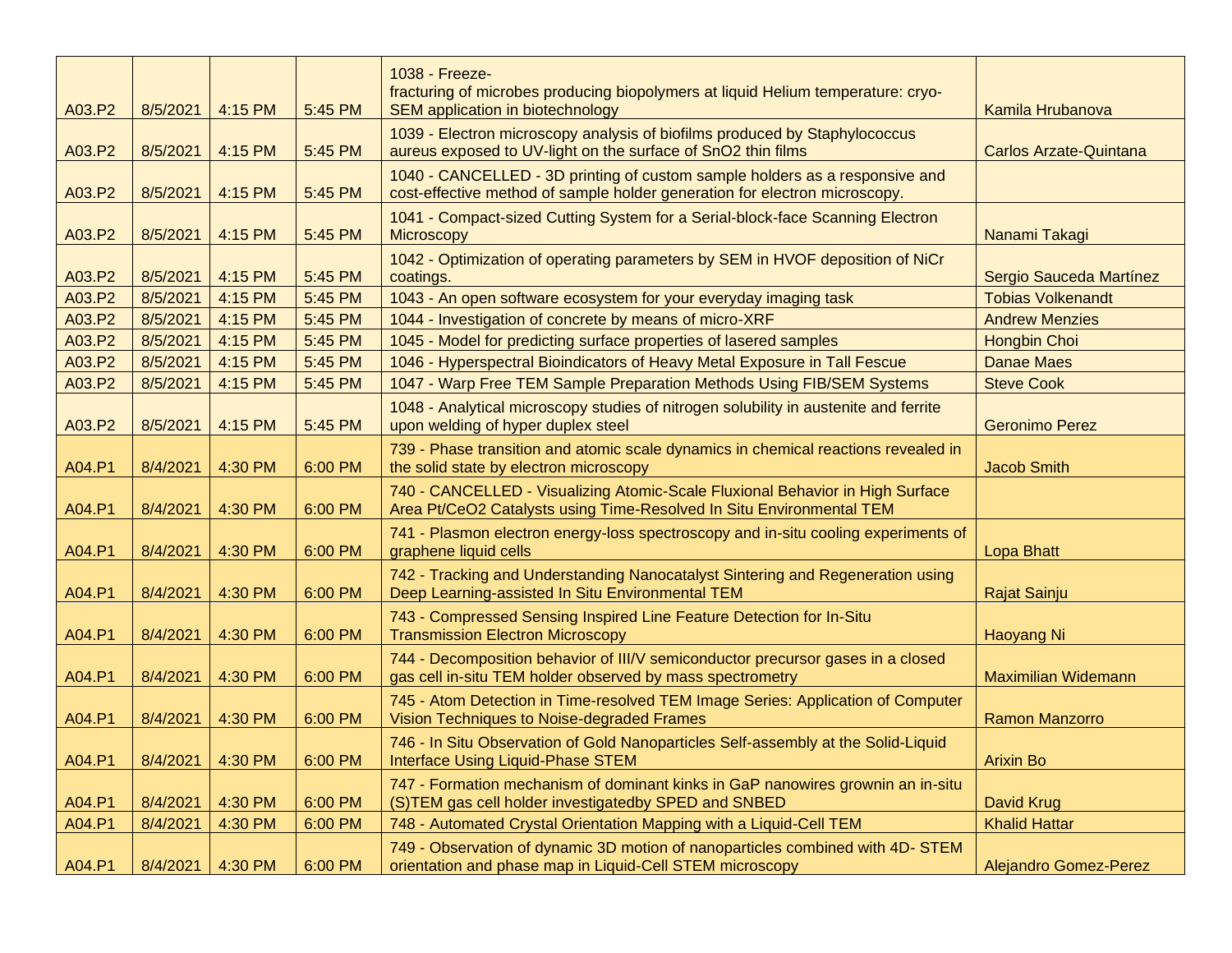| A04.P1 | 8/4/2021 | 4:30 PM | 6:00 PM | 750 - A Machine Learning pipeline to track the dynamics of a population of<br>nanoparticles during in situ Environmental Transmission Electron Microscopy in<br>gases | <b>Thierry Epicier</b>  |
|--------|----------|---------|---------|-----------------------------------------------------------------------------------------------------------------------------------------------------------------------|-------------------------|
| A04.P1 | 8/4/2021 | 4:30 PM | 6:00 PM | 751 - In-situ biasing and temperature influence on the electric fields across GaAs<br>based p-n junction via 4D STEM                                                  | <b>Anuj Pokle</b>       |
| A04.P1 | 8/4/2021 | 4:30 PM | 6:00 PM | 752 - Electron Beam Printed Hydrogels as a Hydration Source for Graphene<br><b>Encapsulated Specimens</b>                                                             | Andrei Kolmakov         |
| A04.P1 | 8/4/2021 | 4:30 PM | 6:00 PM | 753 - In situ ETEM study of surface reconstruction formation on stepped Cu<br>surfaces during oxidation                                                               | Meng Li                 |
| A04.P1 | 8/4/2021 | 4:30 PM | 6:00 PM | 754 - In-situ TEM Study of Oxygen Surface Exchange on Ceria, Gd-doped Ceria<br>and Pr-doped Ceria                                                                     | Mai Tan                 |
| A04.P1 | 8/4/2021 | 4:30 PM | 6:00 PM | 755 - Modeling nanostructure evolution using temperature-dependent radiolysis and<br>kinetics of nanoscale reactions in liquid cell TEM                               | <b>Serin Lee</b>        |
| A05.P1 | 8/3/2021 | 5:15 PM | 6:45 PM | 525 - STEM-in-SEM Imaging and Diffraction with Extremely Beam Sensitive<br><b>Ultrathin Zeolites</b>                                                                  | <b>Jason Holm</b>       |
| A05.P1 | 8/3/2021 | 5:15 PM | 6:45 PM | 526 - Beam broadening of keV electrons in matter calculated by numerical solution<br>of the electron transport equation                                               | <b>Erich Müller</b>     |
| A05.P1 | 8/3/2021 | 5:15 PM | 6:45 PM | 527 - CANCELLED - Recent developments on nano-scale characterization of<br>crystals using on-axis TKD in SEM                                                          |                         |
| A05.P1 | 8/3/2021 | 5:15 PM | 6:45 PM | 528 - Microstructural defects in AISI 4000 series steel subjected to a 3% NaCI<br>corrosion process.                                                                  | Elsa Ordoñez-Casanova   |
| A05.P1 | 8/3/2021 | 5:15 PM | 6:45 PM | 529 - Evaluation method of image resolution for the aberration-corrected STEM                                                                                         | Yasuhiko Sugigaki       |
| A05.P1 | 8/3/2021 | 5:15 PM | 6:45 PM | 530 - Nanoscale orientation mapping made easy: a new sample preparation<br>workflow for rapid, large-area TKD analysis                                                | <b>Pat Trimby</b>       |
| A05.P1 | 8/3/2021 | 5:15 PM | 6:45 PM | 531 - AN ELECTRON MIRROR AS AN OBJECTIVE LENS OF THE<br><b>TRANSMISSION ELECTRON MICROSCOPE</b>                                                                       | Seitkerim Bimurzaev     |
| A05.P1 | 8/3/2021 | 5:15 PM | 6:45 PM | 532 - Calibration-less quantitative 4D-STEM imaging of amorphous samples                                                                                              | <b>Radim Skoupy</b>     |
| A05.P1 | 8/3/2021 | 5:15 PM | 6:45 PM | 533 - STEM-in-SEM highly deformed structure investigation with focus on electron-<br>transparent specimen preparation                                                 | <b>Pawel Nowakowski</b> |
| A05.P1 | 8/3/2021 | 5:15 PM | 6:45 PM | 534 - CANCELLED - Mean Angular Deviation Minimization To Determine Lattice<br>Parameters in Transmission Kikuchi Diffraction                                          |                         |
| A06.P1 | 8/2/2021 | 4:15 PM | 5:45 PM | 152 - Hierarchically Structured Classification of Carbon Nanostructures from TEM<br>Images by Machine Learning and Computer Vision                                    | <b>Chen Wang</b>        |
| A06.P1 | 8/2/2021 | 4:15 PM | 5:45 PM | 153 - Characterization of III/V Semiconductors on Silicon by Analyzing 4D-STEM<br>Data with Convolutional Neural Networks                                             | <b>Damien Heimes</b>    |
| A06.P1 | 8/2/2021 | 4:15 PM | 5:45 PM | 154 - Smart EPU: SPA Getting Intelligent                                                                                                                              | <b>Fanis Grollios</b>   |
| A06.P1 | 8/2/2021 | 4:15 PM | 5:45 PM | 155 - Dual source X-ray and electron SEM system: Elemental mapping of an<br>Epithermal gold-bearing sample from Karangahake, New Zealand                              | <b>Andrew Menzies</b>   |
| A06.P1 | 8/2/2021 | 4:15 PM | 5:45 PM | 156 - Tool Readiness for TEM                                                                                                                                          | <b>Silvia Aerts</b>     |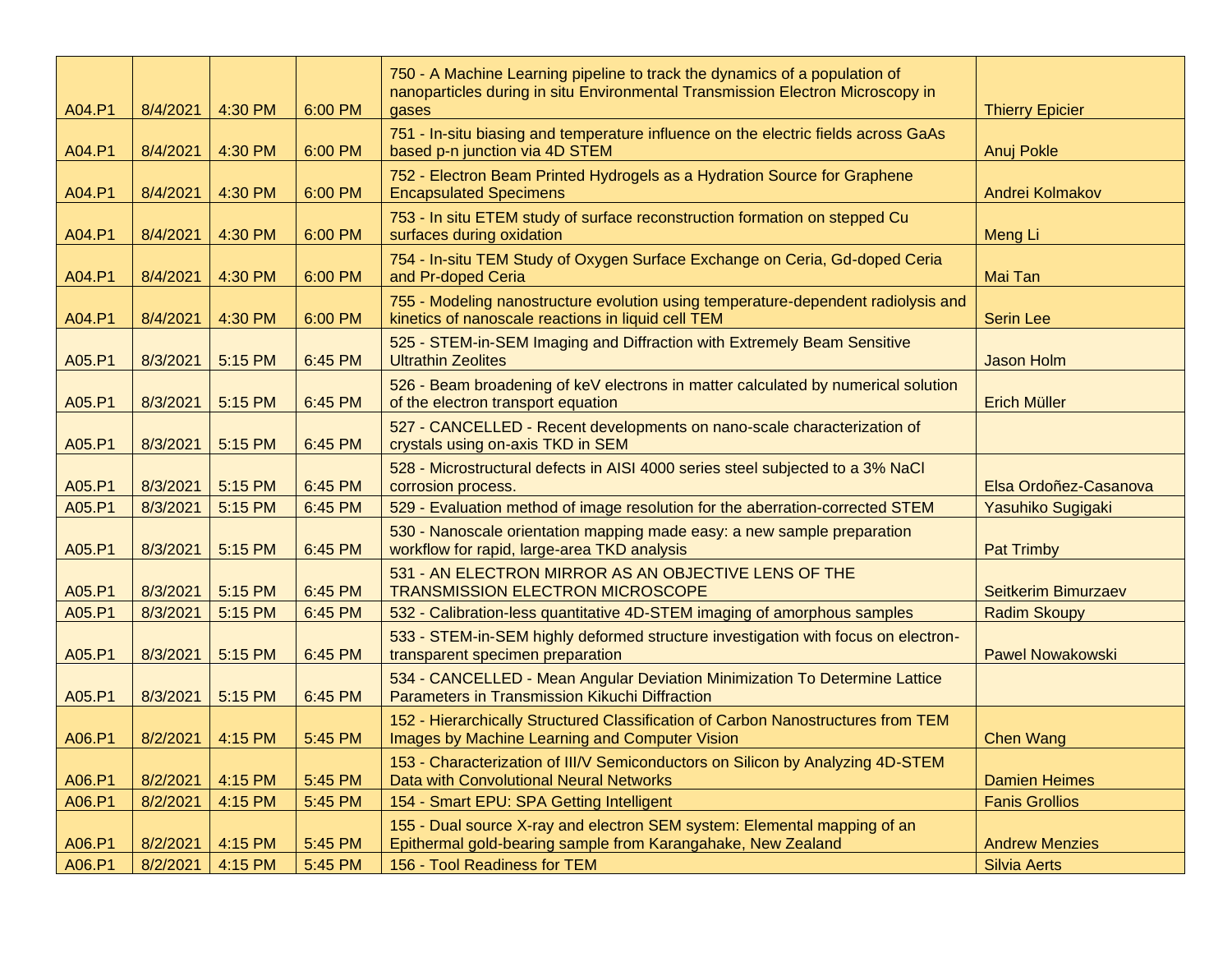| A06.P1 | 8/2/2021 | 4:15 PM | 5:45 PM | 157 - A Deep Learning Approach to Retrieving 3D Structure Information from High<br><b>Resolution Time-Resolved TEM Images</b>          | <b>Ramon Manzorro</b>            |
|--------|----------|---------|---------|----------------------------------------------------------------------------------------------------------------------------------------|----------------------------------|
| A06.P1 | 8/2/2021 | 4:15 PM | 5:45 PM | 158 - Superior Neural Network for Distinguishing Between Atomic Species                                                                | <b>Matthew Helmi Leth Larsen</b> |
| A06.P1 | 8/2/2021 | 4:15 PM | 5:45 PM | 159 - Automated Experiment in SPM: Bayesian Optimization for efficient searching<br>of parameter space to maximize functional response | Rama Vasudevan                   |
| A06.P1 | 8/2/2021 | 4:15 PM | 5:45 PM | 160 - Lossless Deep Image Compression at the Edge for 3D Electron Microscopy                                                           | <b>Jacob Hinkle</b>              |
| A06.P1 | 8/2/2021 | 4:15 PM | 5:45 PM | 161 - A hybrid image retrieval system for microscopy images                                                                            | <b>Weixin Jiang</b>              |
| A06.P1 | 8/2/2021 | 4:15 PM | 5:45 PM | 162 - Making the Stitching Process of Montaged SEM Images Automatic Using<br><b>Fourier Transform Properties</b>                       | Nasim Khoonkari                  |
| A06.P2 | 8/3/2021 | 5:15 PM | 6:45 PM | 535 - Customized Automation of Routine EPMA Analyses Using Vendor-Supplied<br><b>APIs</b>                                              | <b>Daniel Ruscitto</b>           |
| A06.P2 | 8/3/2021 | 5:15 PM | 6:45 PM | 536 - A new beam alignment method in SEM based on parallax principle                                                                   | <b>Luyang Han</b>                |
| A06.P2 | 8/3/2021 | 5:15 PM | 6:45 PM | 537 - Machine Learning for Automated Analysis of Asbestos Fibres                                                                       | <b>Matt Hiscock</b>              |
| A06.P2 | 8/3/2021 | 5:15 PM | 6:45 PM | 538 - Automatic Status Checks and Recovery for Tundra Microscope                                                                       | <b>Libor Kubecka</b>             |
| A06.P2 | 8/3/2021 | 5:15 PM | 6:45 PM | 539 - Rapid and Flexible Few Shot Learning-Based Classification of Scanning<br><b>Transmission Electron Microscopy Data</b>            | <b>Steven Spurgeon</b>           |
| A06.P2 | 8/3/2021 | 5:15 PM | 6:45 PM | 540 - Bayesian Approaches to Finding the Needles in the Microscopy Haystack                                                            | <b>Joseph Simpson</b>            |
| A06.P2 | 8/3/2021 | 5:15 PM | 6:45 PM | 541 - Adaptive Focused Ion Beam Milling through Machine Learning Algorithm<br>Integration                                              | <b>Max Turnquist</b>             |
| A06.P2 | 8/3/2021 | 5:15 PM | 6:45 PM | 542 - EELSpecNet: Deep Convolutional Neural Network Solution for Electron<br><b>Energy Loss Spectroscopy Deconvolution</b>             | S. Shayan Mousavi M.             |
| A06.P2 | 8/3/2021 | 5:15 PM | 6:45 PM | 543 - An Information Technology Solution to Enable Remote Training and<br>Operation of Instruments with Out-dated Operating Systems    | <b>Jennifer Carter</b>           |
| A06.P2 | 8/3/2021 | 5:15 PM | 6:45 PM | 544 - Rapid Holographic Display of 3D Nanomaterials                                                                                    | Jacob Pietryga                   |
| A07.P1 | 8/3/2021 | 5:15 PM | 6:45 PM | 545 - Development of High Throughput Cryo Electron Microscope with Cold Field<br>Emission Gun (CRYO ARMTM 300 II)                      | <b>AKIHIRO OOSAKI</b>            |
| A07.P1 | 8/3/2021 | 5:15 PM | 6:45 PM | 546 - CANCELLED - Design and Construction of a Custom-Made and Inexpensive<br><b>Glow Discharge System for TEM Applications</b>        |                                  |
| A07.P1 | 8/3/2021 | 5:15 PM | 6:45 PM | 547 - CETA-F: Scintillator camera for Entry level 100kV Single Particle Analysis                                                       | Miloš Malínský                   |
| A07.P1 | 8/3/2021 | 5:15 PM | 6:45 PM | 548 - In situ Comparative heating and simultaneous multi-detector imaging at high<br>and ultra-low landing energies                    | <b>Atsushi Muto</b>              |
| A07.P1 | 8/3/2021 | 5:15 PM | 6:45 PM | 549 - Two New Evactron® Plasma Cleaners for Small Chambers and UHV<br><b>Systems</b>                                                   | <b>Ronald Vane</b>               |
| A07.P1 | 8/3/2021 | 5:15 PM | 6:45 PM | 550 - Can an iPhone save your life? Multimodal forensic analysis of bullet damage<br>to a smartphone                                   | <b>Wesley De Boever</b>          |
| A07.P1 | 8/3/2021 | 5:15 PM | 6:45 PM | 551 - CANCELLED - Plasma cleaning reliability over pressure and power ranges                                                           |                                  |
| A07.P1 | 8/3/2021 | 5:15 PM | 6:45 PM | 552 - Cryo-SEM as an effective method for avoiding contamination                                                                       | <b>Markus Boese</b>              |
| A08.P1 | 8/3/2021 | 5:15 PM | 6:45 PM | 553 - H5OINA: Oxford Instruments' data exchange file format for microanalysis                                                          | <b>Philippe Pinard</b>           |
| A09.P1 | 8/4/2021 | 4:30 PM | 6:00 PM | 756 - Nanoparticle size, shape, and concentration measurement at once - two<br>VAMAS pre-standardization projects ready to start       | Vasile-Dan Hodoroaba             |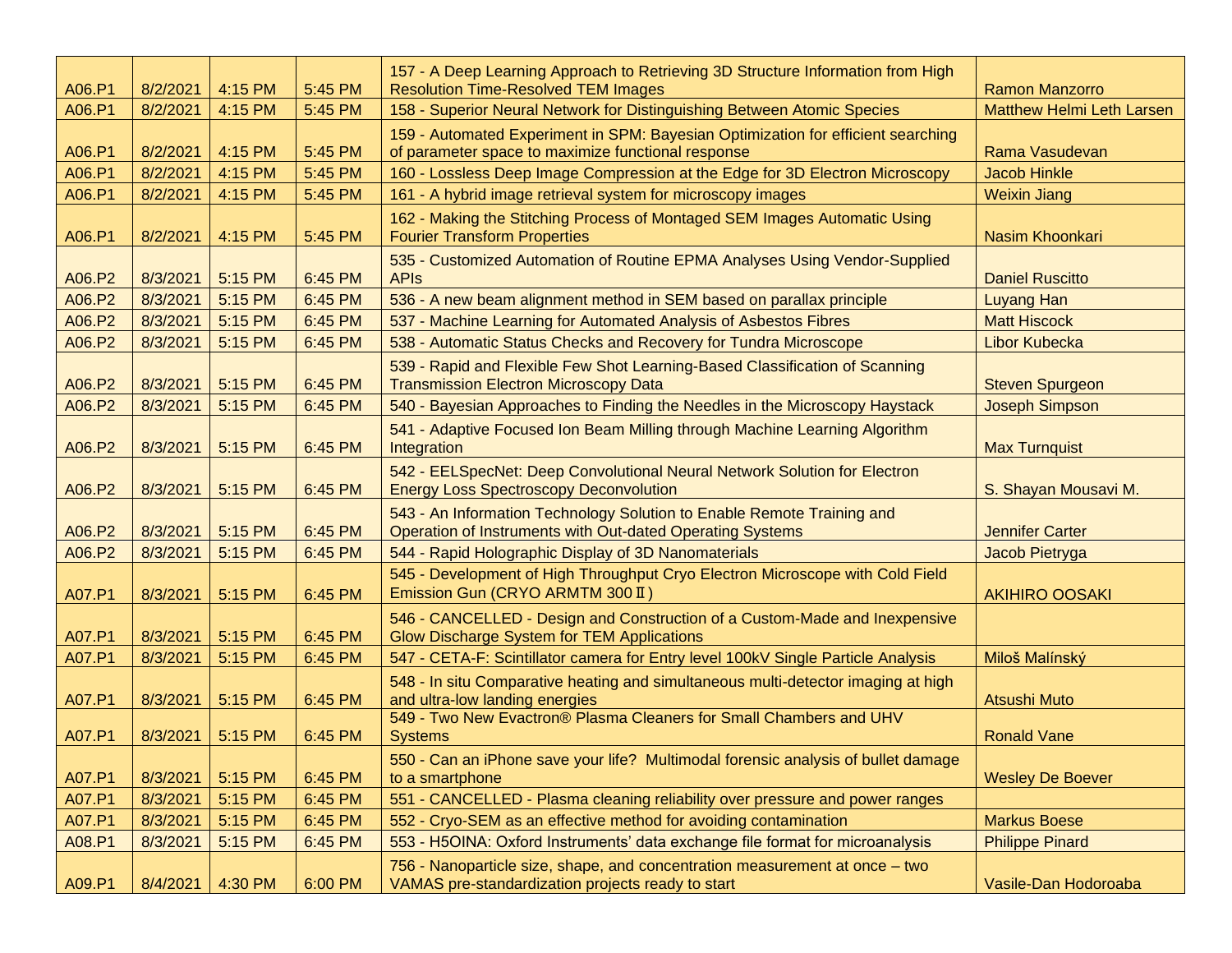| A09.P1 | 8/4/2021         | 4:30 PM | 6:00 PM | 757 - High Resolution Geochemical Mapping of Fossil Coccospheres of<br>Coccolithophores in Organic Chalks using Energy Dispersive Spectroscopy and<br><b>Back Scatter Electrons</b> | David Jacobi                           |
|--------|------------------|---------|---------|-------------------------------------------------------------------------------------------------------------------------------------------------------------------------------------|----------------------------------------|
| A09.P1 | 8/4/2021         | 4:30 PM | 6:00 PM | 758 - CANCELLED - Blueberries on Earth and Mars: Correlations between<br>Concretions in Navajo Sandstone and Tyerra Merdiani on Mars                                                |                                        |
| A09.P1 | 8/4/2021         | 4:30 PM | 6:00 PM | 759 - Coordinated analysis of space weathering characteristics in lunar samples to<br>understand water distribution on the Moon                                                     | <b>Alexander Kling</b>                 |
| A09.P1 | 8/4/2021         | 4:30 PM | 6:00 PM | 760 - Exploring the inner space of outer space: multi-length scale, multimodal<br>characterization of Muonionalusta IVA iron meteorite                                              | <b>Tirzah Abbott</b>                   |
| A09.P1 | 8/4/2021         | 4:30 PM | 6:00 PM | 761 - Record of Alteration by Heavy Ices in a Cometary Clast in a Primitive<br><b>Meteorite</b>                                                                                     | <b>Katherine Burgess</b>               |
| A09.P1 | 8/4/2021         | 4:30 PM | 6:00 PM | 762 - Application of Total Suspended Particles (TSP) analysis performed by SEM-<br><b>EDS</b>                                                                                       | <b>Roberto Ramirez-Leal</b>            |
| A10.P1 | 8/3/2021         | 5:15 PM | 6:45 PM | 554 - BadgerFilm: a versatile thin film analysis program for EPMA and more                                                                                                          | <b>Aurélien Moy</b>                    |
| A10.P1 | 8/3/2021         | 5:15 PM | 6:45 PM | 555 - Know your standards: Improvement and validation of standard materials for<br>quantitative WDS and EDS analysis                                                                | <b>Rosie Jones</b>                     |
| A10.P1 | 8/3/2021         | 5:15 PM | 6:45 PM | 556 - Orientation Adjustment of Microscale Particles for Quantitative SEM-EDS<br><b>Analysis</b>                                                                                    | Chunfei Li                             |
| A10.P1 | 8/3/2021         | 5:15 PM | 6:45 PM | 557 - EDS Quantification Using Fe L Peaks and Low Beam Energy                                                                                                                       | <b>Jens Rafaelsen</b>                  |
| A10.P1 | 8/3/2021         | 5:15 PM | 6:45 PM | 558 - The Detector Efficiency Question with EDS                                                                                                                                     | <b>Frank Eggert</b>                    |
| A11.P1 | 8/5/2021         | 4:15 PM | 5:45 PM | 1049 - Comparison of quantification from field deployable pXRF and laboratory<br>based-micro-XRF within an SEM of Cu-based alloys                                                   | <b>Thomas Lam</b>                      |
| A11.P1 | 8/5/2021         | 4:15 PM | 5:45 PM | 1050 - Case Study of SEM-EDS Cross-Sections to Assist in Understanding pXRF<br>Results from William H. Johnson Paintings                                                            | <b>Thomas Lam</b>                      |
| A11.P1 | 8/5/2021         | 4:15 PM | 5:45 PM | 1051 - Microanalysis of Glass Fluid Storage Vials from The Invertebrate Zoology<br><b>Collection at the National Museum of Natural History</b>                                      | <b>Miriam Hiebert</b>                  |
| A12.P1 | 8/2/2021         | 4:15 PM | 5:45 PM | 163 - Determining the structure of the seminal biomineral/protein interface by cryo-<br>EM.                                                                                         | <b>Gabriel Frank</b>                   |
| A12.P1 | 8/2/2021         | 4:15 PM | 5:45 PM | 164 - Molecular structure characterization of extracted cellulose from different apple<br>cultivars by transmission electron microscopy.                                            | Liliana Edith Rojas<br><b>Candelas</b> |
| A12.P1 | 8/2/2021         | 4:15 PM | 5:45 PM | 165 - Development of a porous titanium-base biomaterial with modulus of elasticity<br>close to that of bone structure                                                               | C. Carreño-Gallardo                    |
| A12.P1 | 8/2/2021 4:15 PM |         | 5:45 PM | 166 - In Situ Graphene Liquid Cell Investigation of Metal Ion Modifiers of Calcium<br>Oxalate                                                                                       | Lioudmila Sorokina                     |
| B01.P1 | 8/2/2021         | 4:15 PM | 5:45 PM | 167 - Application of the scanning ion-conductance microscopy (SICM) in study of<br>voriconazole impact on Candida parapsilosis surface structure.                                   | <b>Nikita Savin</b>                    |
| B01.P1 | 8/2/2021         | 4:15 PM | 5:45 PM | 168 - SCANNING ION-CONDUCTANCE MICROSCOPY METHODS FOR<br>STUDYING LOCAL MECHANICAL PROPERTIES OF LIVING CELLS                                                                       | Aleksei lakovlev                       |
| B01.P1 | 8/2/2021         | 4:15 PM | 5:45 PM | 169 - Cell stiffness and ROS level alterations in living neurons mediated by β-<br>amyloid oligomers measured by scanning ion-conductance microscopy.                               | <b>Oleg Suchalko</b>                   |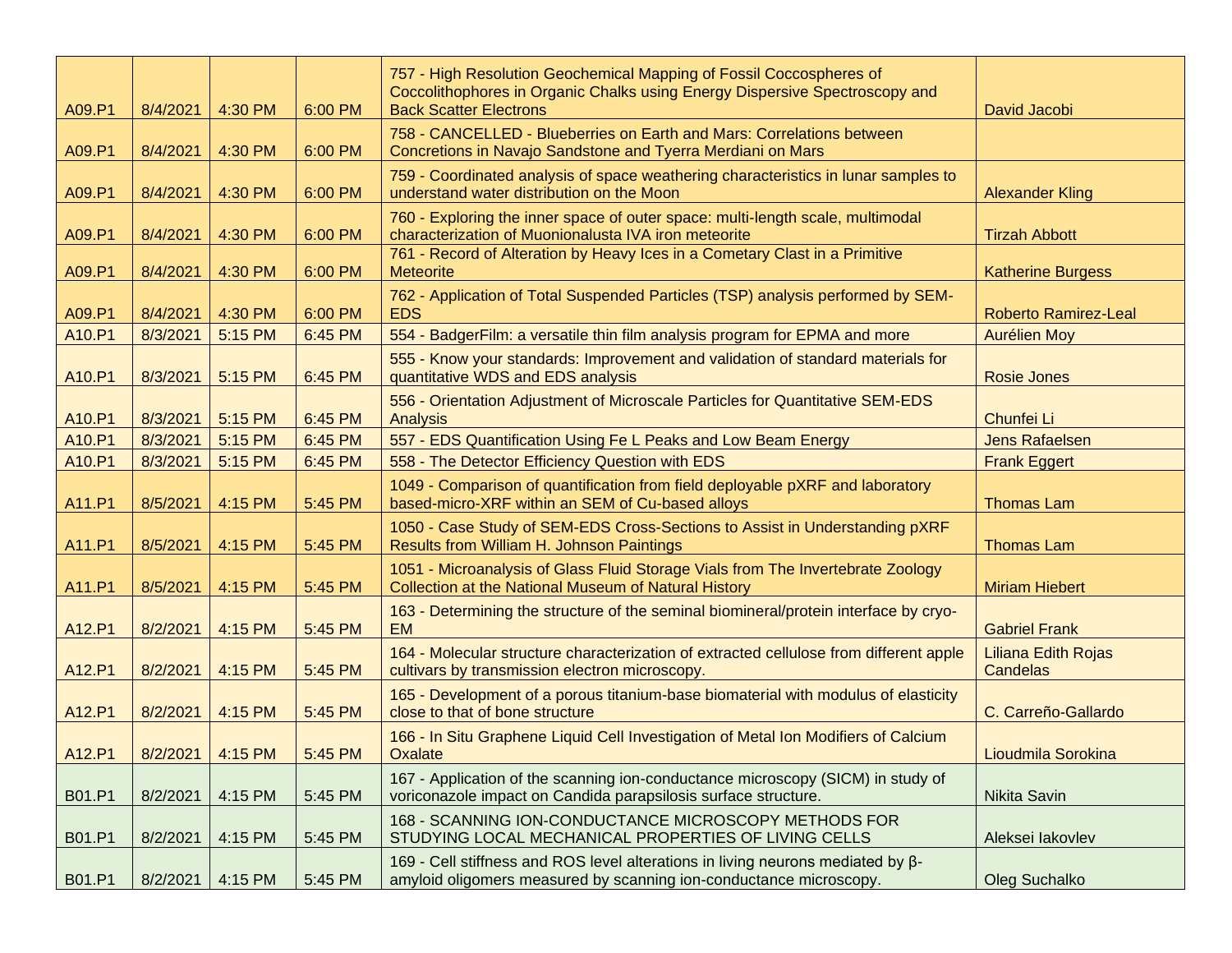| B01.P1 | 8/2/2021 | 4:15 PM | 5:45 PM | 170 - Scanning probe microscopy investigation of the bacteriophage effect on<br>bacterial biofilms                                         | <b>Evgeny Dubrovin</b>       |
|--------|----------|---------|---------|--------------------------------------------------------------------------------------------------------------------------------------------|------------------------------|
| B01.P1 | 8/2/2021 | 4:15 PM | 5:45 PM | 171 - Atomic force microscopy of the nucleolus of Ginkgo biloba                                                                            | Luis F. Jiménez-García       |
| B01.P1 | 8/2/2021 | 4:15 PM | 5:45 PM | 172 - Investigating Role of Ferritin in Ex Vivo Erythropoiesis by Block-face SEM and<br><b>STEM-EELS</b>                                   | Maria Aronova                |
| B01.P1 | 8/2/2021 | 4:15 PM | 5:45 PM | 173 - Fast Method for Estimating Stain Density in Electron Microscopy of<br><b>Conventionally Prepared Biological Specimens</b>            | Richard Leapman              |
| B01.P1 | 8/2/2021 | 4:15 PM | 5:45 PM | 174 - Oxygen PFIB/SEM tomography of Biological Samples                                                                                     | Daniela Slamková             |
| B01.P1 | 8/2/2021 | 4:15 PM | 5:45 PM | 175 - Enabling a Paradigm Shift in CryoEM Sample Preparation with chameleon                                                                | Michele C. Darrow            |
| B01.P1 | 8/2/2021 | 4:15 PM | 5:45 PM | 176 - Through-grid wicking enables high-speed cryoEM specimen preparation                                                                  | Yong Zi Tan                  |
| B01.P1 | 8/2/2021 | 4:15 PM | 5:45 PM | 177 - Optimizing Preparation of Graphene Oxide Grids for Cryo-EM                                                                           | Giovanna Grandinetti         |
| B01.P1 | 8/2/2021 | 4:15 PM | 5:45 PM | 178 - Crystalline Ice: Not all bad!                                                                                                        | Laura Koepping               |
| B01.P2 | 8/3/2021 | 5:15 PM | 6:45 PM | 559 - CANCELLED - CryoDiscovery™: A cryo-EM AI/ML Heterogeneity Analysis for<br><b>Structural Biology</b>                                  |                              |
| B01.P2 | 8/3/2021 | 5:15 PM | 6:45 PM | 560 - Continuous heterogeneity analysis of CryoEM images through Zernike<br>polynomials and spherical harmonics                            | <b>David Herreros Calero</b> |
| B01.P2 | 8/3/2021 | 5:15 PM | 6:45 PM | 561 - Cryo-EM structure of the flight muscle thick filament from the bumble bee,<br>Bombus ignitius, at 6 Å Resolution                     | Jiawei Li                    |
| B01.P2 | 8/3/2021 | 5:15 PM | 6:45 PM | 562 - 3-D Structure of Z-disks isolated from the flight muscle of Lethocerus indicus                                                       | Fatemeh Abbasi Yeganeh       |
| B01.P2 | 8/3/2021 | 5:15 PM | 6:45 PM | 563 - Investigating gating mechanisms of ion channels using temperature-resolved<br>cryoEM                                                 | Harsh Bansia                 |
| B01.P2 | 8/3/2021 | 5:15 PM | 6:45 PM | 564 - Modeling of tandem dCas9 complexes bound to DNA for nucleic acids<br>detection                                                       | <b>Roman Novikov</b>         |
| B01.P2 | 8/3/2021 | 5:15 PM | 6:45 PM | 565 - Structural dynamics of human FACT protein complex: electron microscopy<br>analysis                                                   | Olga Sokolova                |
| B01.P2 | 8/3/2021 | 5:15 PM | 6:45 PM | 566 - Homology model of Drosophila melanogaster myosin filaments                                                                           | Nadia Daneshparvar           |
| B01.P2 | 8/3/2021 | 5:15 PM | 6:45 PM | 567 - Visualization of intracellular Ebola virus nucleocapsid assembly by cryo-<br>electron tomography                                     | Reika Watanabe               |
| B01.P2 | 8/3/2021 | 5:15 PM | 6:45 PM | 568 - Characterization of ER-mitochondria contact sites using cryo-CLEM                                                                    | Reza Paraan                  |
| B01.P2 | 8/3/2021 | 5:15 PM | 6:45 PM | 569 - Raman spectroscopy reveals lipids in protein-containing SMA-stabilized<br>lipodiscs                                                  | Olga Sokolova                |
| B02.P1 | 8/5/2021 | 4:15 PM | 5:45 PM | 1052 - How much can inelastically scattered electrons contribute to electron<br>cryotomography of biological specimens?                    | Joshua Dickerson             |
| B02.P1 | 8/5/2021 | 4:15 PM | 5:45 PM | 1053 - rAMI - Rapid Alignment with Moment of Inertia for Cryo-EM Image<br>Processing                                                       | Szu-Chi Chung                |
| B02.P1 | 8/5/2021 | 4:15 PM | 5:45 PM | 1054 - Structure determination of low-molecular weight targets at near-atomic<br>resolution using single-particle cryo-electron tomography | <b>HSUAN-FU LIU</b>          |
| B02.P1 | 8/5/2021 | 4:15 PM | 5:45 PM | 1055 - Distributing cryo-ET education with WebGL and WebXR technologies.                                                                   | <b>Matthew Larson</b>        |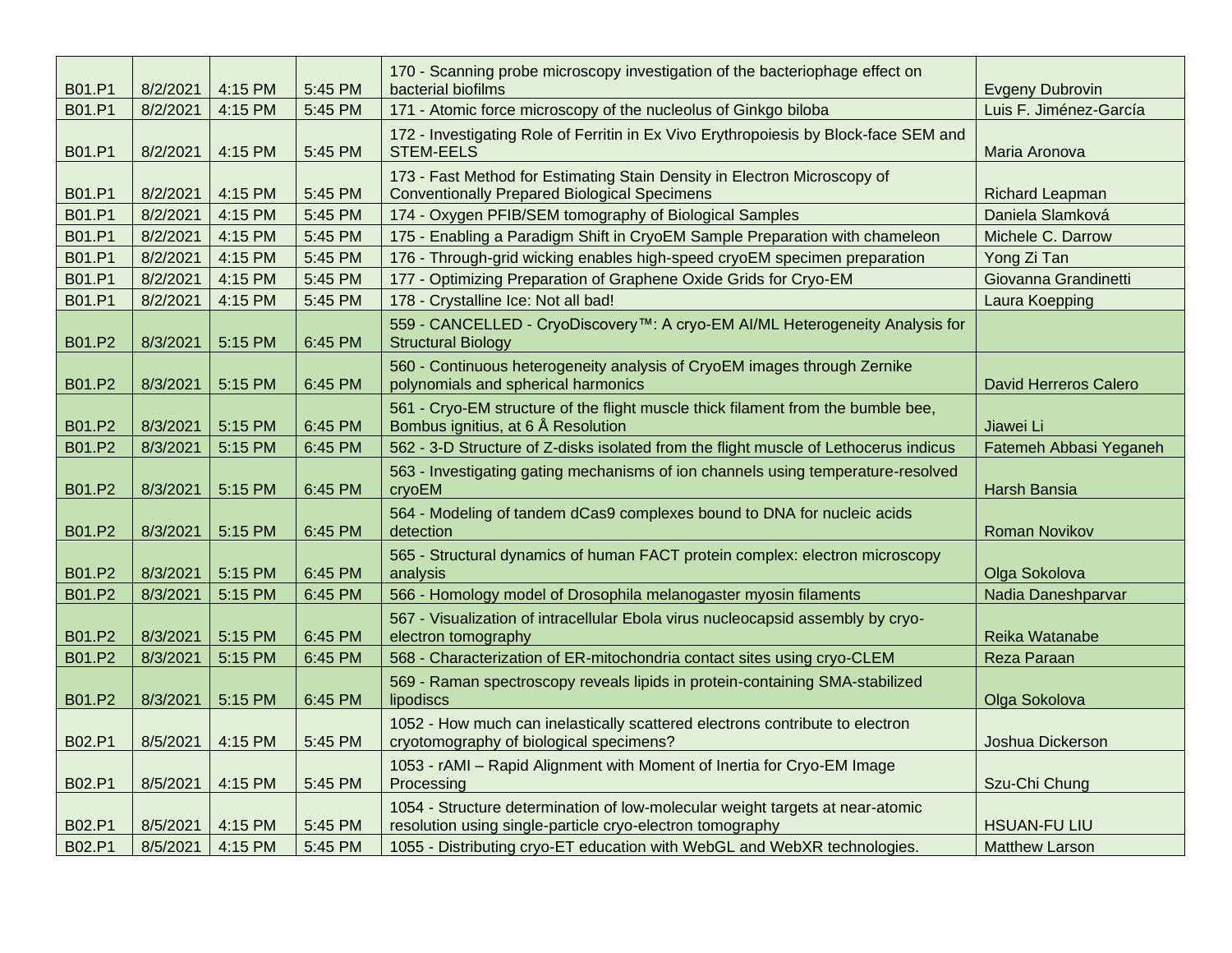| B02.P1        | 8/5/2021 | 4:15 PM | 5:45 PM | 1056 - ENZEL - A cryogenic, retrofittable, coincident fluorescence, electron, and ion<br>beam solution for the cryo-electron tomography workflow.      | Daan Boltje             |
|---------------|----------|---------|---------|--------------------------------------------------------------------------------------------------------------------------------------------------------|-------------------------|
| B02.P1        | 8/5/2021 | 4:15 PM | 5:45 PM | 1057 - Precise 3D-correlative FIB-milling of biological samples using METEOR, an<br>integrated cryo-CLEM imaging system                                | Anna Bieber             |
| B02.P1        | 8/5/2021 | 4:15 PM | 5:45 PM | 1058 - Fluorescence-guided lamella fabrication with ENZEL, an integrated<br>cryogenic CLEM solution for the cryo-electron tomography workflow          | Caspar Jonker           |
| B02.P1        | 8/5/2021 | 4:15 PM | 5:45 PM | 1059 - Tracing Filaments in Simulated and Experimental 3D Cryo-Electron<br>Tomography Maps Using a Fast Dynamic Programming Algorithm                  | Salim Sazzed            |
| B02.P1        | 8/5/2021 | 4:15 PM | 5:45 PM | 1060 - Cryo Soft X-ray Microscopy for Whole Cell Imaging - Progress in the<br>Development of a Commercial Laboratory Scale Device                      | <b>Kenneth Fahy</b>     |
| B02.P1        | 8/5/2021 | 4:15 PM | 5:45 PM | 1061 - STOPGAP_refine: Tilt series refinement for high-resolution subtomogram<br>averaging                                                             | Sagar Khavnekar         |
| <b>B04.P1</b> | 8/3/2021 | 5:15 PM | 6:45 PM | 570 - Structural Insights into How Protein-Protein Interaction Modulates the Action<br>of MEK Inhibitors                                               | Zaigham Khan            |
| <b>B04.P1</b> | 8/3/2021 | 5:15 PM | 6:45 PM | 571 - Electrochemical detection and imaging of reactive oxygen species in single<br>living cells                                                       | <b>Alexander Vaneev</b> |
| B05.P1        | 8/2/2021 | 4:15 PM | 5:45 PM | 179 - CANCELLED - Equiatomic Ti-Cu alloys synthesized by powder metallurgy<br>and melting techniques                                                   |                         |
| B05.P1        | 8/2/2021 | 4:15 PM | 5:45 PM | 180 - CANCELLED - A series of Ti-Hf-Sn-Ta alloys produced in solid-state as<br>prospective biomedical materials                                        |                         |
| B05.P1        | 8/2/2021 | 4:15 PM | 5:45 PM | 181 - Capsules with Concentric Biopolymer-Nylon Shells Imaged by Cryo-FIB/SEM                                                                          | Sai Nikhil Subraveti    |
| B05.P1        | 8/2/2021 | 4:15 PM | 5:45 PM | 182 - Evaluation of the penetrating ability of a perspective copper-containing drugs<br>into cells using an electrochemical nanocapillary-based sensor | Roman Timoshenko        |
| B05.P1        | 8/2/2021 | 4:15 PM | 5:45 PM | 183 - Study of Biocompatibility, Mechanical Properties and Microstructural Analysis<br>af Ag-Pd Alloy                                                  | Pedro Socorro-Perdomo   |
| B05.P1        | 8/2/2021 | 4:15 PM | 5:45 PM | 184 - Photodynamic antibacterial action of guanidine and biguanidine derivatives of<br>chlorin e6                                                      | Maria Sokolova          |
| <b>B05.P1</b> | 8/2/2021 | 4:15 PM | 5:45 PM | 36 - Significance of Cryogenic Broad Ion Beam Milling in Evaluating Microstructures<br>of PLGA-based Drug Products                                     | Youlong Ma              |
| <b>B06.P1</b> | 8/2/2021 | 4:15 PM | 5:45 PM | 185 - High-throughput imaging of biological samples with Delmic's FAST-EM                                                                              | Job Fermie              |
| B06.P1        | 8/2/2021 | 4:15 PM | 5:45 PM | 186 - Exploring in-situ viral infection with multi-modal cryogenic correlative FLM-<br>FIB/SEM/Cryo-ET for vitrified mammalian cells                   | Jae Yang                |
| B06.P1        | 8/2/2021 | 4:15 PM | 5:45 PM | 187 - Correlative Light and Electron Microscopy for the Study of the Structural<br>Arrangement of Bacterial Microcrystalline Cellulose Microfibrils    | <b>Alyssa Williams</b>  |
| B06.P1        | 8/2/2021 | 4:15 PM | 5:45 PM | 188 - CORRELATIVE QUANTITATIVE NANOMECHANICAL MAPPING AND<br>CONFOCAL IMAGING OF LIVING CELLS BY SCANNING ION-CONDUCTANCE<br><b>MICROSCOPY</b>         | Vasilii Kolmogorov      |
| B06.P1        | 8/2/2021 | 4:15 PM | 5:45 PM | 189 - A Multipronged Microscopy Approach Identifies Common Anti-Arrhythmic<br>Strategy for Atrial Fibrillation and Myocardial Infarction               | Louisa Mezache          |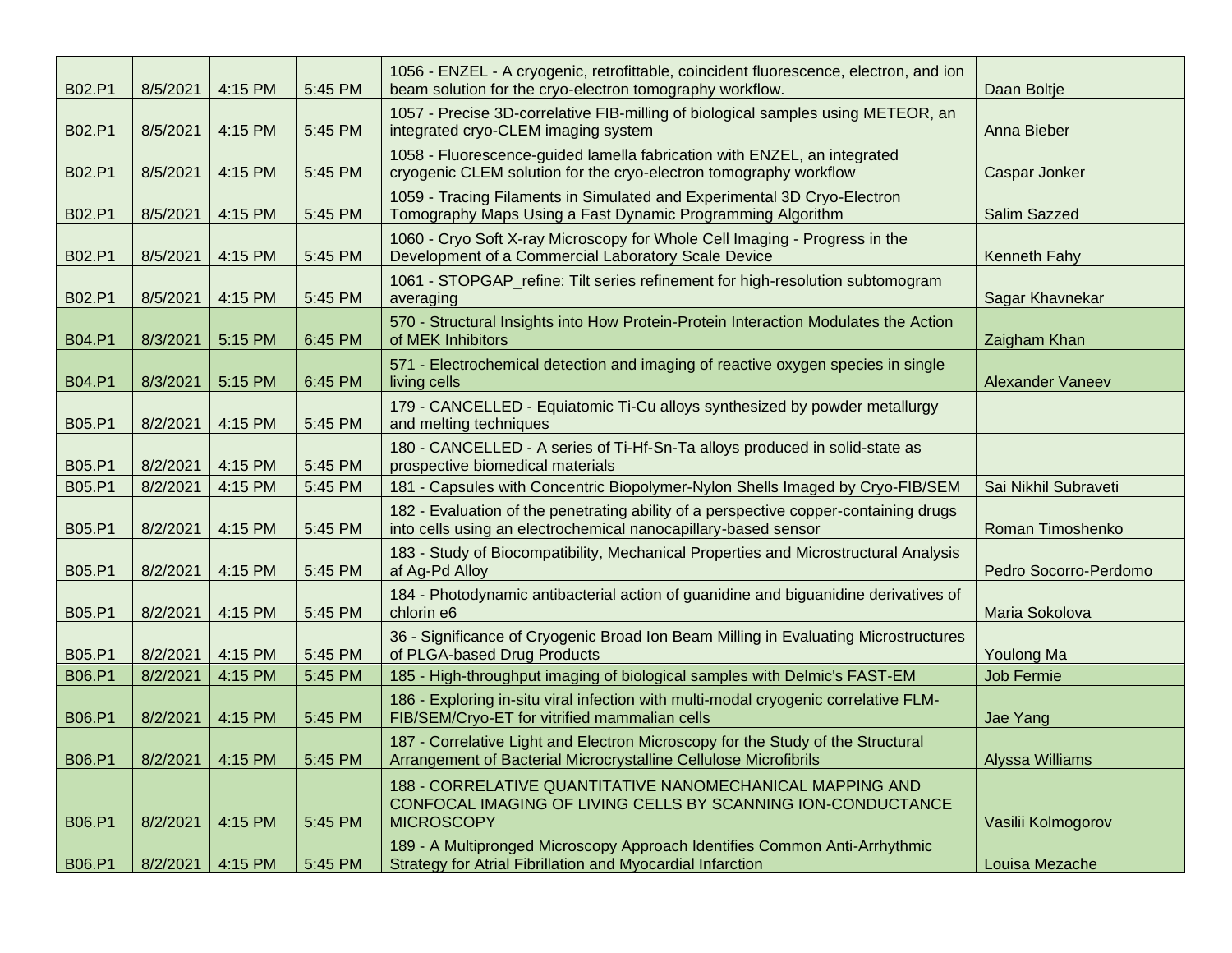| <b>B06.P1</b> | 8/2/2021 | 4:15 PM | 5:45 PM | 190 - Microstructural characterization of the Ti-30Nb-6Sn alloy synthesized by<br>mechanical alloying                                                                                                                | Elpidio Jiménez                  |
|---------------|----------|---------|---------|----------------------------------------------------------------------------------------------------------------------------------------------------------------------------------------------------------------------|----------------------------------|
| B07.P1        | 8/4/2021 | 4:30 PM | 6:00 PM | 763 - Application of image recognition for plant virus detection                                                                                                                                                     | Min-Sheng Hung                   |
| B07.P1        | 8/4/2021 | 4:30 PM | 6:00 PM | 764 - Extraction and Characterization of chemical constituents present in Cuphea<br>aequipetala and their properties.                                                                                                | Dhirendra Kumar Tiwari           |
| <b>B07.P1</b> | 8/4/2021 | 4:30 PM | 6:00 PM | 765 - Cell Mediated Neural Defense Against Pathogen within Olfactory<br>Neuroepithelium of Fish                                                                                                                      | <b>SUBRATA DE</b>                |
| B07.P1        | 8/4/2021 | 4:30 PM | 6:00 PM | 766 - Liquid-phase imaging of bone development and calcification by atmospheric<br>scanning electron microscopy (ASEM): Application to immuno-labeling and rapid<br>tissue observation of genetically modified mouse | Eiko Sakai                       |
| B07.P1        | 8/4/2021 | 4:30 PM | 6:00 PM | 767 - Localization and Quantification of Ultraviolet Radiation Absorbing Compounds<br>in Leaves of Southern Magnolia (Magnolia grandiflora L.)                                                                       | Vanessa Ferchaud                 |
| <b>B08.P1</b> | 8/5/2021 | 4:15 PM | 5:45 PM | 1062 - An expedited genes-to-drug approach using cryo-EM enabled structure<br>based drug design                                                                                                                      | Kenneth Borrelli                 |
| <b>B08.P1</b> | 8/5/2021 | 4:15 PM | 5:45 PM | 1063 - CryoDiscovery (TM): A Machine Learning Platform for Automated cryo-EM<br>Class Selection for Single Particle Analysis in Structural Biology                                                                   | Narasimha Kumar                  |
| <b>B08.P1</b> | 8/5/2021 | 4:15 PM | 5:45 PM | 1064 - Application of Cryo-Electron Microscopy on Drug Discovery                                                                                                                                                     | Viswanath Vittaladevaram         |
| <b>B08.P1</b> | 8/5/2021 | 4:15 PM | 5:45 PM | 1066 - Thermo Scientific™ Glacios Cryo-TEM: A Versatile 200 kV Tool for<br><b>Structure-Based Drug Discovery</b>                                                                                                     | <b>leva Drulyte</b>              |
| <b>B08.P1</b> | 8/5/2021 | 4:15 PM | 5:45 PM | 1067 - Structural and Functional Analysis of the D614G SARS-CoV-2 Spike Protein<br>Variant                                                                                                                           | <b>Xue Wang</b>                  |
| <b>B08.P1</b> | 8/5/2021 | 4:15 PM | 5:45 PM | 1068 - Thermo Scientific™ Multigrid: Automation enhanced screening and data<br>collection                                                                                                                            | <b>Hans Raaijmakers</b>          |
| <b>B09.P1</b> | 8/3/2021 | 5:15 PM | 6:45 PM | 572 - SEM and TEM Cross-section films Study of Chrysanthemum leucanthemum<br>(Asteraceae) Pollen from Costa Rica                                                                                                     | Guillermina González-<br>Mancera |
| B09.P1        | 8/3/2021 | 5:15 PM | 6:45 PM | 573 - A 3D-printed stage adapter enabling non-destructive live imaging of<br>Pachyclavularia violacea coral                                                                                                          | Paul Wollerman V                 |
| <b>B09.P1</b> | 8/3/2021 | 5:15 PM | 6:45 PM | 574 - Preserving Anaerobic Conditions of Biogeochemical Samples for Electron and<br>X-ray Chemical Imaging                                                                                                           | Alice Dohnalkova                 |
| <b>B09.P1</b> | 8/3/2021 | 5:15 PM | 6:45 PM | 575 - Study of membrane defects induced by antimicrobial and hemolytic peptide<br>Ltc1 in erythrocyte membrane                                                                                                       | <b>Nikita Orlov</b>              |
| <b>B10.P1</b> | 8/4/2021 | 4:30 PM | 6:00 PM | 768 - THE NATIONAL CENTER FOR CRYOEM ACCESS AND TRAINING :<br>NATIONWIDE ACCESS TO CRYOEM TECHNOLOGY AND CURRICULA                                                                                                   | <b>Edward Eng</b>                |
| <b>B10.P1</b> | 8/4/2021 | 4:30 PM | 6:00 PM | 769 - Testing and implementing a live processing workflow at the New York<br><b>Structural Biology Center</b>                                                                                                        | <b>Eugene Chua</b>               |
| <b>B10.P1</b> | 8/4/2021 | 4:30 PM | 6:00 PM | 770 - National Center for In-situ Tomographic Ultramicroscopy at New York<br><b>Structural Biology Center</b>                                                                                                        | Misha Kopylov                    |
| <b>B10.P1</b> | 8/4/2021 | 4:30 PM | 6:00 PM | 771 - Efficient Single Particle and Tilt Series Workflow for a Cryo-EM Core                                                                                                                                          | <b>William Rice</b>              |
| B10.P1        | 8/4/2021 | 4:30 PM | 6:00 PM | 772 - System Evacuation Metrics Collector for IGP and cryo-cycle performance<br>management (SEMCi)                                                                                                                   | <b>Lambertus Alink</b>           |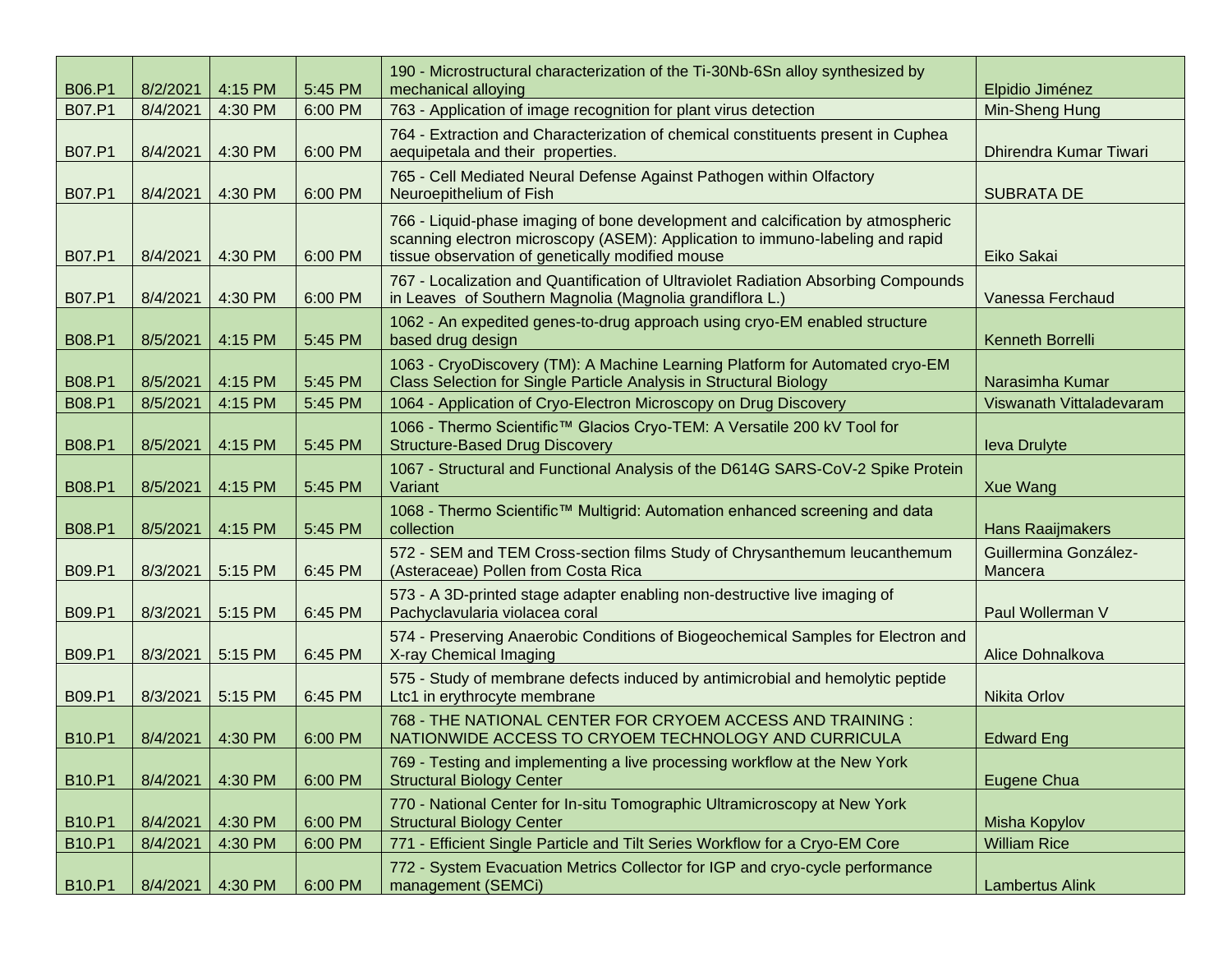| <b>B11.P1</b> | 8/3/2021 | 5:15 PM | 6:45 PM | 576 - CLSM and TIRF images from lignocellulosic materials: garlic skin and agave<br>fibers study.                                             | Josué Hernández-Varela         |
|---------------|----------|---------|---------|-----------------------------------------------------------------------------------------------------------------------------------------------|--------------------------------|
| <b>B11.P1</b> | 8/3/2021 | 5:15 PM | 6:45 PM | 577 - Histone H3/H4 tetrasome structure: analysis by spFRET microscopy                                                                        | Anastasiia Sivkina             |
| <b>B11.P1</b> | 8/3/2021 | 5:15 PM | 6:45 PM | 578 - RAFA Lens for Enhanced Far Focused Probes, Imaging and Analytical<br><b>Resolutions</b>                                                 | <b>Muniyat Rafa</b>            |
| <b>B11.P1</b> | 8/3/2021 | 5:15 PM | 6:45 PM | 579 - Quercetin Affects Nucleosome Structure                                                                                                  | <b>Tatiana Andreeva</b>        |
| <b>B11.P1</b> | 8/3/2021 | 5:15 PM | 6:45 PM | 580 - Novel Kv7.1 missense mutation Lys422Glu leads to the development of LQT<br>syndrome                                                     | Olga Sokolova                  |
| P01.P1        | 8/2/2021 | 4:15 PM | 5:45 PM | 191 - Investigations the Electronic Structure in Monoclinic phase Gadolinium<br>Sesquioxides by Electron Energy Loss Spectroscopy             | <b>SZ-CHIAN LIOU</b>           |
| P01.P1        | 8/2/2021 | 4:15 PM | 5:45 PM | 192 - High Resolution Images of High Entropy & Multi-Metallic Nano Particles                                                                  | Alexander Lehr                 |
| P01.P1        | 8/2/2021 | 4:15 PM | 5:45 PM | 193 - Complex Dielectric Function via the Kramers-Kronig Analysis in the Valence<br>Electron Energy-Loss spectrum for ZnTiO3.                 | G. Herrera-Perez               |
| P01.P1        | 8/2/2021 | 4:15 PM | 5:45 PM | 194 - Complex Dielectric Function and Optical Properties for the Perovskite BCZT<br>via VEELS-STEM.                                           | G. Herrera-Perez               |
| P01.P1        | 8/2/2021 | 4:15 PM | 5:45 PM | 195 - Bandgap and Complex Dielectric Function from the Low-Loss Energy<br>Spectrum for SnO2 Prismatic Nano-Rods.                              | G. Herrera-Perez               |
| P01.P1        | 8/2/2021 | 4:15 PM | 5:45 PM | 196 - Vibrational Spectroscopy of Beam-Sensitive Materials in the Transmission<br><b>Electron Microscope</b>                                  | Alexander Reifsnyder           |
| P01.P1        | 8/2/2021 | 4:15 PM | 5:45 PM | 197 - Correcting STEM distortions in atomically resolved elemental maps                                                                       | Pavel Potapov                  |
| P01.P1        | 8/2/2021 | 4:15 PM | 5:45 PM | 198 - Combining ADF-EDX scattering cross-sections for elemental quantification of<br>nanostructures                                           | Zezhong Zhang                  |
| P01.P1        | 8/2/2021 | 4:15 PM | 5:45 PM | 199 - Towards quantitative elemental mapping across interfaces by combining<br>momentum-resolved STEM and EDX                                 | <b>Mauricio Cattaneo</b>       |
| P01.P1        | 8/2/2021 | 4:15 PM | 5:45 PM | 200 - Intrinsic Helical Twist and Chirality in Ultrathin Tellurium Nanowires                                                                  | Alejandra Londono-<br>Calderon |
| P01.P1        | 8/2/2021 | 4:15 PM | 5:45 PM | 201 - Optimizing STEM Optics for EELS of Amorphous and Crystalline Materials in<br>Semiconductors                                             | Amish Shah                     |
| P01.P1        | 8/2/2021 | 4:15 PM | 5:45 PM | 202 - The time-of-flight (ToF) analysis of transmitted electrons at energies of<br>hundred of eV for pure elements                            | Ivo Konvalina                  |
| P01.P1        | 8/2/2021 | 4:15 PM | 5:45 PM | 203 - Emerging Opportunities in STEM to Characterize Soft-Hard Interfaces                                                                     | Stephanie Ribet                |
| P01.P1        | 8/2/2021 | 4:15 PM | 5:45 PM | 204 - How many detector pixels do we need for super-resolution ptychography?                                                                  | Xiyue Zhang                    |
| P01.P1        | 8/2/2021 | 4:15 PM | 5:45 PM | 205 - Study of sodium metal plasmon using electron energy loss spectroscopy                                                                   | Shize Yang                     |
| P01.P1        | 8/2/2021 | 4:15 PM | 5:45 PM | 206 - High-Throughput Intelligent Analysis of High and Low-Loss EELS                                                                          | Chaitanya Gadre                |
| P01.P1        | 8/2/2021 | 4:15 PM | 5:45 PM | 207 - In-Situ Spectrum Imaging with Synchronized and Automated Stimulus Control                                                               | Liam Spillane                  |
| P01.P2        | 8/4/2021 | 4:30 PM | 6:00 PM | 773 - An Observation and Hypothesis for Gate Leakage Mechanism in FinFET<br>Transistor Semiconductor Device from Dies near Wafer Extreme Edge | Wayne Zhao                     |
| P01.P2        | 8/4/2021 | 4:30 PM | 6:00 PM | 774 - Mapping electrostatic potential around a Pt nanoparticle supported on TiO2<br>(110)                                                     | Yoshio Takahashi               |
| P01.P2        | 8/4/2021 | 4:30 PM | 6:00 PM | 775 - Design and Construction of an Optical TEM Specimen Holder                                                                               | <b>Joel Martis</b>             |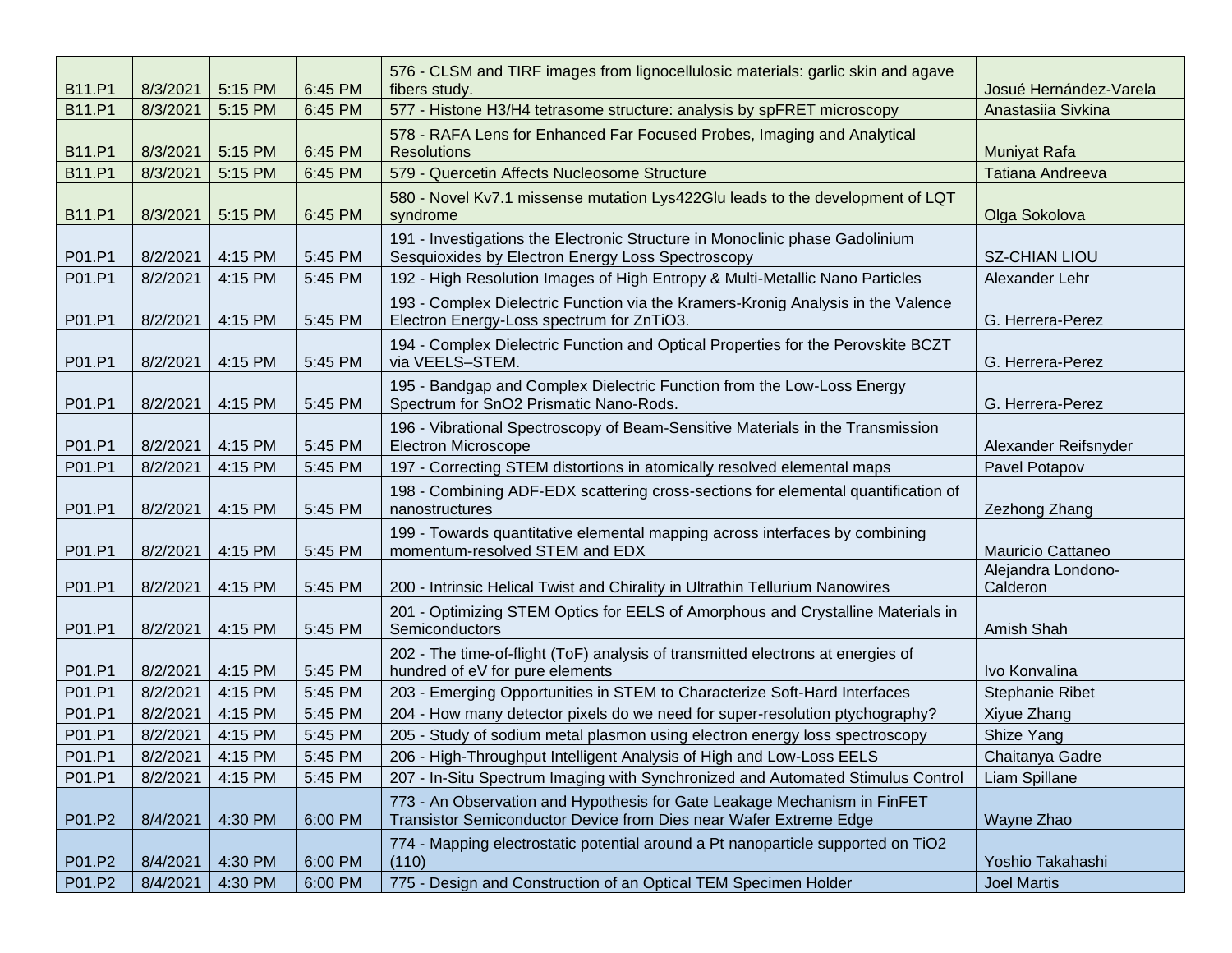| P01.P2 | 8/4/2021 | 4:30 PM | 6:00 PM | 776 - A new generic method to extract stoichiometric and dynamic information from<br>the exit-wave for thin sample                             | Dirk Van Dyck             |
|--------|----------|---------|---------|------------------------------------------------------------------------------------------------------------------------------------------------|---------------------------|
| P01.P2 | 8/4/2021 | 4:30 PM | 6:00 PM | 777 - Schlieren imaging of spatial magnetic fields by hollow-cone illumination                                                                 | Ken Harada                |
| P01.P2 | 8/4/2021 | 4:30 PM | 6:00 PM | 778 - Correction for linear and non-linear distortions of STEM images                                                                          | Pavel Potapov             |
| P01.P2 | 8/4/2021 | 4:30 PM | 6:00 PM | 779 - Growth mechanism of periodic nanopattern in metal-oxide composites                                                                       | Yu Wen                    |
| P01.P2 | 8/4/2021 | 4:30 PM | 6:00 PM | 780 - Discrimination between Coherent and Incoherent Interfaces using STEM<br>Moiré                                                            | Junji Yamanaka            |
| P01.P2 | 8/4/2021 | 4:30 PM | 6:00 PM | 781 - Oxidation of Co-Based Porous Nanoparticles Followed by HAADF/BF imaging                                                                  | Rubén Mendoza-Cruz        |
| P01.P2 | 8/4/2021 | 4:30 PM | 6:00 PM | 782 - FCC and 4H structure coexistence in Ag nanoparticles determined through<br>TEM imaging and a diffraction pattern indexing program (DPIP) | Lourdes Bazán-Díaz        |
| P01.P2 | 8/4/2021 | 4:30 PM | 6:00 PM | 783 - Atomic-scale imaging of flexoelectric polarization around engineered crack<br>tips                                                       | Hongguang Wang            |
| P01.P2 | 8/4/2021 | 4:30 PM | 6:00 PM | 784 - Understanding Ferroelectricity in Nanometric Sodium Niobate by Differential<br><b>Phase Contrast</b>                                     | <b>Beatriz Canabarro</b>  |
| P01.P2 | 8/4/2021 | 4:30 PM | 6:00 PM | 785 - Characterization of MoS2 Nanorods by Electron Microscopy                                                                                 | <b>Anthony Salazar</b>    |
| P01.P2 | 8/4/2021 | 4:30 PM | 6:00 PM | 786 - Structure and Morphology Changes of Zinc Oxide Nanoparticles                                                                             | Luis Hermida Montero      |
| P01.P2 | 8/4/2021 | 4:30 PM | 6:00 PM | 787 - In-situ TEM observation of the growth process of carbon nanomaterials by<br>laser irradiation                                            | <b>Ryosuke Senga</b>      |
| P01.P2 | 8/4/2021 | 4:30 PM | 6:00 PM | 788 - Controllable Growth of Copper on TiO2 Nanoparticles Through Coupled<br>Effects of Solution Viscosity and Photoreduction Rate             | <b>Peter Tieu</b>         |
| P01.P2 | 8/4/2021 | 4:30 PM | 6:00 PM | 789 - Modern STEM EBIC: Emerging Modes and Methods                                                                                             | <b>William Hubbard</b>    |
| P01.P2 | 8/4/2021 | 4:30 PM | 6:00 PM | 790 - Imaging Soft and Hard Dielectric Breakdown in Resistive Switching                                                                        | B. C. Regan               |
| P01.P3 | 8/5/2021 | 4:15 PM | 5:45 PM | 1069 - TEM Characterization of retained austenite on modified TRIP800 steel                                                                    | Nikolaos - Ioannis Makris |
| P01.P3 | 8/5/2021 | 4:15 PM | 5:45 PM | 1070 - Static Testing and Fatigue Behavior of Three High-Entropy Alloys                                                                        | Julia Mirza-Rosca         |
| P01.P3 | 8/5/2021 | 4:15 PM | 5:45 PM | 1071 - Effect of Dispersion of Particles Nanohybrid Reinforcing in the 6063<br><b>Aluminum Alloy</b>                                           | M.L. Camacho-Rios         |
| P01.P3 | 8/5/2021 | 4:15 PM | 5:45 PM | 1072 - Cathodoluminescence of alkaline earth hexafluorometallate nanowires                                                                     | <b>Zhiping Luo</b>        |
| P01.P3 | 8/5/2021 | 4:15 PM | 5:45 PM | 1073 - RISE imaging of various phases of SiC in sintered silicon-carbide ceramics                                                              | Ute Schmidt               |
| P01.P3 | 8/5/2021 | 4:15 PM | 5:45 PM | 1074 - Effect of Hot Isostatic Pressing and Rare-Earth Elements Addition on the<br>Microstructure and Hardness on Inconel 718                  | H. M. Medrano-Prieto      |
| P01.P3 | 8/5/2021 | 4:15 PM | 5:45 PM | 1075 - Automatic High-Spatial-Resolution Nuclear-Magnetic-Resonance<br>Spectroscopy and Imaging System for Rock Cores                          | Jinhong Chen              |
| P01.P3 | 8/5/2021 | 4:15 PM | 5:45 PM | 1076 - Robust and inexpensive microsubstrates for molecular self- assembly                                                                     | Vishakya Jayalatharachchi |
| P01.P3 | 8/5/2021 | 4:15 PM | 5:45 PM | 1077 - Structural Characterization of High Entropy Alloy (FeCoCrNiCu) Synthesized<br>by Mechanical Alloying                                    | Cintya Arroyo             |
| P01.P3 | 8/5/2021 | 4:15 PM | 5:45 PM | 1078 - Effect of the route and sintering time in the microstructure of pure aluminum<br>prepared by high energy ball milling                   | José Mendoza              |
| P01.P3 | 8/5/2021 | 4:15 PM | 5:45 PM | 1079 - Chemical and electronic structure of BaZrO3 nanorods and RE2O3 particles<br>embedded in superconductive REBCO                           | Hwanhui Yun               |
| P01.P3 | 8/5/2021 | 4:15 PM | 5:45 PM | 1080 - CANCELLED - Microstructures in Newly-Realized LnMN3 Phases                                                                              |                           |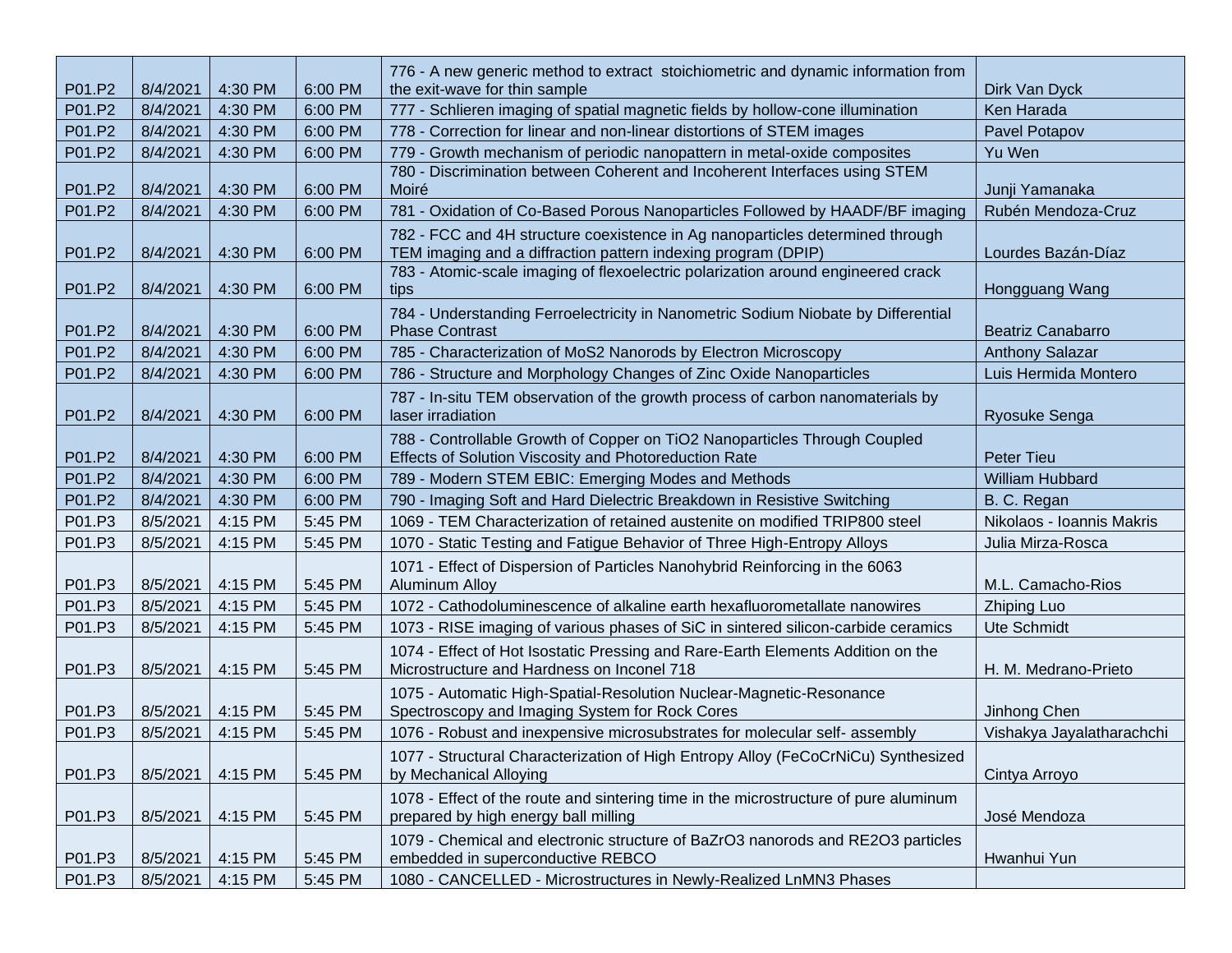| P01.P3 | 8/5/2021 | 4:15 PM | 5:45 PM | 1081 - Toward Determination of the Surface Roughness of Particles from a SEM<br>Image                                                                                                                             | Ardian Gojani                |
|--------|----------|---------|---------|-------------------------------------------------------------------------------------------------------------------------------------------------------------------------------------------------------------------|------------------------------|
| P01.P3 | 8/5/2021 | 4:15 PM | 5:45 PM | 1082 - Atomic structure and chemistry of complex oxide dispersoids in ferritic ODS<br>steel clad tubes                                                                                                            | Pradyumna Parida             |
| P01.P3 | 8/5/2021 | 4:15 PM | 5:45 PM | 1083 - Combined chemical and structural analysis of low dimensional systems in<br>FEG-SEM                                                                                                                         | Purvesh Soni                 |
| P01.P3 | 8/5/2021 | 4:15 PM | 5:45 PM | 1084 - Magnetic mapping of hercynite produced by combustion synthesis                                                                                                                                             | Jesana Moura                 |
| P01.P3 | 8/5/2021 | 4:15 PM | 5:45 PM | 1085 - Correlation of the structural and morphological property of the formation of<br>ZnO nanoparticles using Ricinus Communis extract as a ligand and synthesized<br>through two different precipitating agents | Nancy Gutiérrez              |
| P02.P1 | 8/5/2021 | 4:15 PM | 5:45 PM | 1086 - Curvature-dependent Organic Ligand Binding on Gold Nanostars Revealed<br>by Quantitative EELS Spectral Imaging                                                                                             | Sang hyun Bae                |
| P02.P1 | 8/5/2021 | 4:15 PM | 5:45 PM | 1087 - CANCELLED - Unveiling the Stable Nature of LiPON-associated<br>Electrode/Electrolyte Interphases via Cryogenic Electron Microscopy                                                                         |                              |
| P02.P1 | 8/5/2021 | 4:15 PM | 5:45 PM | 1088 - Oxidation of metallic glass thin films: a combined EPMA and XPS<br>investigation into the composition and thickness of oxidized surfaces                                                                   | William Nachlas              |
| P02.P1 | 8/5/2021 | 4:15 PM | 5:45 PM | 1089 - B, C, N and O analysis by EPMA-SXES                                                                                                                                                                        | Anette von der Handt         |
| P03.P1 | 8/5/2021 | 4:15 PM | 5:45 PM | 1090 - Modeling SEM Column, Probe Formation, and Imaging Using Fourier Optics                                                                                                                                     | Surya Kamal                  |
| P03.P1 | 8/5/2021 | 4:15 PM | 5:45 PM | 1091 - Improvements towards the inclusion of magnetic effects in large-scale<br>multislice calculations of elastic electron scattering                                                                            | Keenan Lyon                  |
| P03.P1 | 8/5/2021 | 4:15 PM | 5:45 PM | 1092 - Temperature-dependent displacement cross section of graphene and its<br>impurities: measuring the carbon adatom migration barrier                                                                          | <b>Andreas Postl</b>         |
| P03.P1 | 8/5/2021 | 4:15 PM | 5:45 PM | 1093 - Atomic-resolution and Atomic-scale Imaging of Small Organic Molecules                                                                                                                                      | <b>Priti Kharel</b>          |
| P03.P1 | 8/5/2021 | 4:15 PM | 5:45 PM | 1094 - Single indium atoms and few-atom indium clusters anchored onto graphene<br>via silicon heteroatoms                                                                                                         | Kenan Elibol                 |
| P03.P1 | 8/5/2021 | 4:15 PM | 5:45 PM | 1095 - Electron beam effects in high-resolution transmission electron microscopy<br>investigations of catalytic nanoparticles                                                                                     | William Bang Lomholdt        |
| P03.P1 | 8/5/2021 | 4:15 PM | 5:45 PM | 1096 - Interaction of electron beam and gold nanoparticles                                                                                                                                                        | Cuauhtémoc Núñez<br>Valencia |
| P03.P1 | 8/5/2021 | 4:15 PM | 5:45 PM | 1097 - Electron beam controlled ice nucleation behavior at low temperature                                                                                                                                        | Yulin Lin                    |
| P03.P1 | 8/5/2021 | 4:15 PM | 5:45 PM | 1098 - Radiation damage study of organic molecules via laser-free ultrafast<br>transmission electron microscopy                                                                                                   | <b>Hyeokmin Choe</b>         |
| P04.P1 | 8/2/2021 | 4:15 PM | 5:45 PM | 208 - Commissioning and Calibration of a Photoemission Electron Microscope                                                                                                                                        | <b>Falk Niefind</b>          |
| P04.P1 | 8/2/2021 | 4:15 PM | 5:45 PM | 209 - Correlative Electron Microscopy Enables Scalable Characterization of 2D<br>half-van der Waals Heterostructures                                                                                              | Hesham El-Sherif             |
| P04.P1 | 8/2/2021 | 4:15 PM | 5:45 PM | 210 - Atomic Scale Investigation of Interfaces in MoS2-ReS2 In-plane<br>Heterostructures Using High Resolution S/TEM                                                                                              | Saiphaneendra Bachu          |
| P04.P1 | 8/2/2021 | 4:15 PM | 5:45 PM | 211 - Characterisation and Defect Analysis of 2D Layered Ternary Chalcogenides                                                                                                                                    | <b>Tigran Simonian</b>       |
| P04.P1 | 8/2/2021 | 4:15 PM | 5:45 PM | 212 - Atomic Study on Defects in 2D PtSe2 Monolayers Using Electron Microscopy                                                                                                                                    | Jun Chen                     |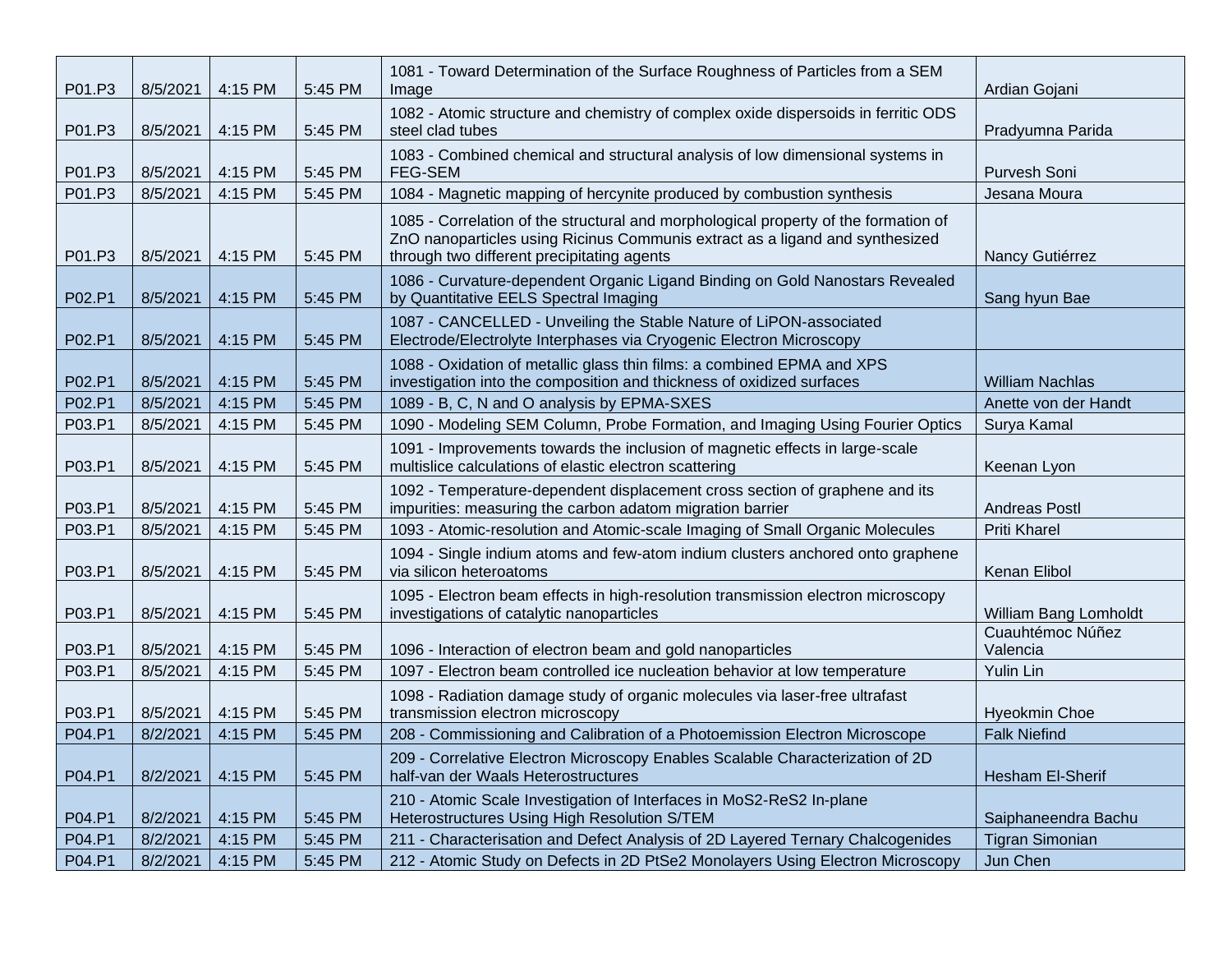| P04.P1 | 8/2/2021 | 4:15 PM | 5:45 PM | 213 - Investigation of Oxide Phases of MoS2: van der Waals Epitaxially Formed α-<br>MoO3 on MoS2                                                                      | Aram Yoon                  |
|--------|----------|---------|---------|-----------------------------------------------------------------------------------------------------------------------------------------------------------------------|----------------------------|
| P04.P1 | 8/2/2021 | 4:15 PM | 5:45 PM | 214 - Engineering vertical heterostructure of Bi2Se3-VSe2: A novel wet chemical<br>synthetic approach                                                                 | Naveen Goyal               |
| P04.P1 | 8/2/2021 | 4:15 PM | 5:45 PM | 215 - Si@MoS2 Core-Shell Architecture: Characterizations and Implications for<br>Nanophotonic Applications                                                            | Yea-Shine Lee              |
| P04.P1 | 8/2/2021 | 4:15 PM | 5:45 PM | 216 - In-situ TEM Studies of Structural Modification in WS2 during Intercalation of Li<br>and Na                                                                      | <b>Manish Singh</b>        |
| P04.P1 | 8/2/2021 | 4:15 PM | 5:45 PM | 217 - Atomic-resolution in-situ cooling study of functionally terminated 2D transition<br>metal carbides.                                                             | Francisco Lagunas          |
| P04.P1 | 8/2/2021 | 4:15 PM | 5:45 PM | 218 - Identification of nanoscale localized strain in 2D transition metal<br>dichalcogenide hybrid architectures through scanning transmission electron<br>microscopy | <b>Todd Brintlinger</b>    |
| P04.P1 | 8/2/2021 | 4:15 PM | 5:45 PM | 219 - Anion exchange method to synthesize layered materials and heterostructures                                                                                      | Rajeev Rai                 |
| P04.P1 | 8/2/2021 | 4:15 PM | 5:45 PM | 220 - Colloidal synthesis of MoSe2, WSe2 and their hierarchical structures as<br>bifunctional electrocatalysts                                                        | Rajeev Rai                 |
| P04.P1 | 8/2/2021 | 4:15 PM | 5:45 PM | 221 - Controlling morphology and crystal structure of tungsten nitride nanomaterials                                                                                  | Olivia Wenzel              |
| P04.P1 | 8/2/2021 | 4:15 PM | 5:45 PM | 222 - Tungsten oxide nanowires locally grown on suspended carbon fibers                                                                                               | Arnoldo Salazar            |
| P04.P1 | 8/2/2021 | 4:15 PM | 5:45 PM | 223 - Cryogenic Transmission Electron Microscopy Investigation of Carbon<br>Nanothreads                                                                               | Danielle Reifsnyder Hickey |
| P05.P1 | 8/5/2021 | 4:15 PM | 5:45 PM | 1099 - Hardened AISI 4140 Steel Subjected to Hydrogen                                                                                                                 | Noé López Perrusquia       |
| P05.P1 | 8/5/2021 | 4:15 PM | 5:45 PM | 1100 - Radioactive Particles in Samples of PM10 by SEM-EDS                                                                                                            | Roberto Ramirez-Leal       |
| P05.P1 | 8/5/2021 | 4:15 PM | 5:45 PM | 1101 - Quantification of in-grain lattice gradient in neutron irradiated 304L SS during<br>deformation using insitu EBSD                                              | Nitish Bibhanshu           |
| P05.P1 | 8/5/2021 | 4:15 PM | 5:45 PM | 1102 - EPMA EDS/WDS Comparative Analysis on Bulk and Lamella Aluminide<br><b>Coatings on Stainless Steel</b>                                                          | Joshua Silverstein         |
| P05.P1 | 8/5/2021 | 4:15 PM | 5:45 PM | 1103 - Effect of Heat Treatment on the Microstructure and Corrosión Resistance of<br>AlCoCrFeNi High-Entropy Alloy                                                    | Julia Mirza-Rosca          |
| P05.P1 | 8/5/2021 | 4:15 PM | 5:45 PM | 1104 - Understanding the Anomalous Short-Range Spatial Correlation Of Fe and<br>Sn in Neutron-Irradiated Zr Alloys                                                    | Benjamin Jenkins           |
| P05.P1 | 8/5/2021 | 4:15 PM | 5:45 PM | 1105 - Towards development of a nickel-based oxide dispersion strengthened alloy<br>for use in Molten Salt reactors.                                                  | <b>Hazel Gardner</b>       |
| P05.P1 | 8/5/2021 | 4:15 PM | 5:45 PM | 1106 - Understanding the influence of grain size on a' Cr precipitation in Fe-21Cr-<br>5AI alloy during thermal aging using atom probe tomography                     | Maalavan Arivu             |
| P05.P1 | 8/5/2021 | 4:15 PM | 5:45 PM | 1107 - Investigation of failure mechanisms in ion irradiated X-750 Ni-based<br>superalloy using transmission electron microscopy                                      | Pouyan Changizian          |
| P06.P1 | 8/3/2021 | 5:15 PM | 6:45 PM | 581 - Atomic electrostatic maps of sulfur vacancies in MoS2 by differential phase<br>contrast                                                                         | Sebastian Calderon         |
| P06.P1 | 8/3/2021 | 5:15 PM | 6:45 PM | 582 - On the defect structures and associated diffraction phenomena in Au<br>nanoparticles                                                                            | Stefan Neumann             |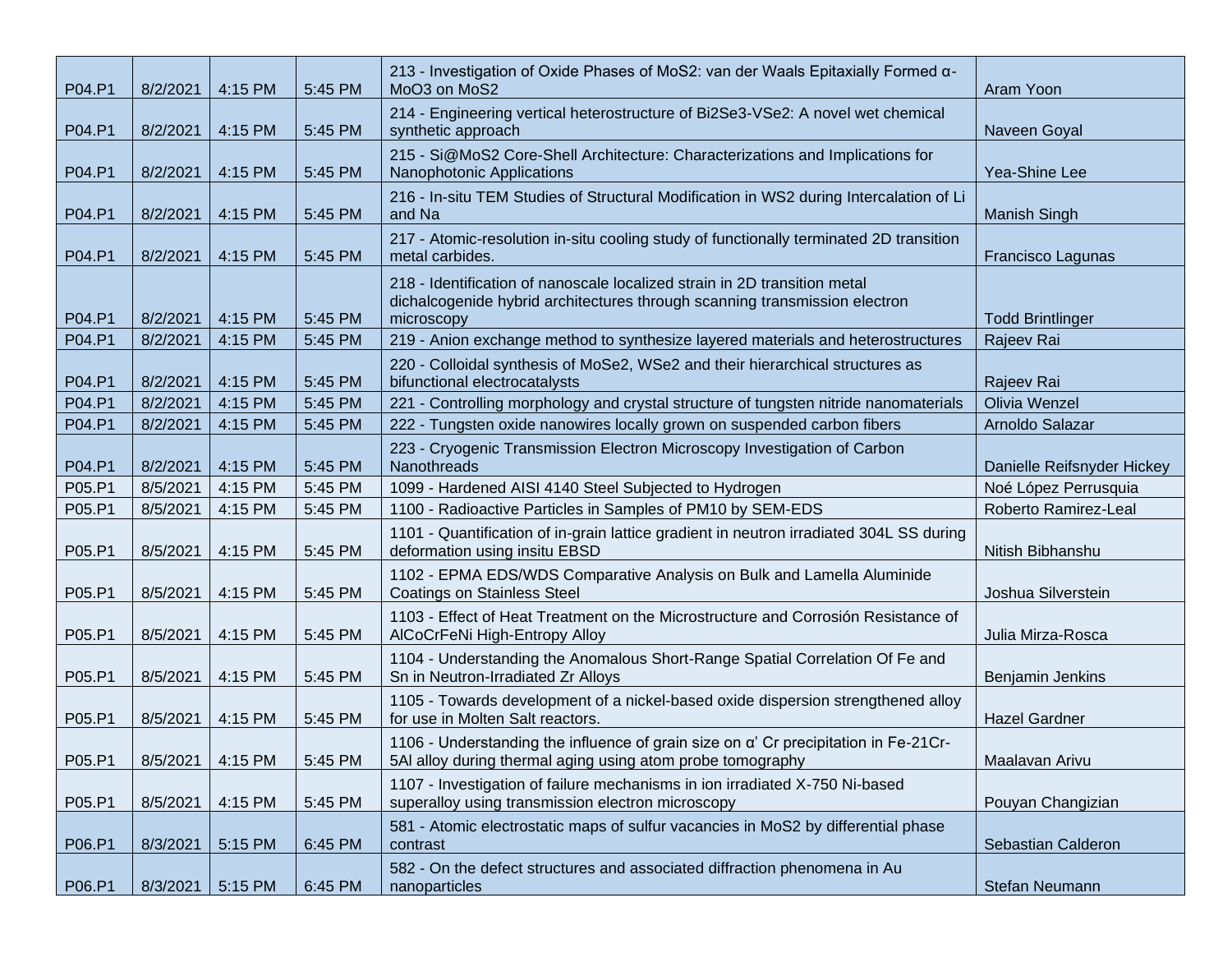| P06.P1 | 8/3/2021 | 5:15 PM | 6:45 PM | 583 - Structural Effect of Carbon on Mn5Ge3 Thin Films Grown on Ge(001)<br>Substrates by Solid Phase Epitaxy                                                                                              | Adriana Alvídrez-Lechuga        |
|--------|----------|---------|---------|-----------------------------------------------------------------------------------------------------------------------------------------------------------------------------------------------------------|---------------------------------|
| P06.P1 | 8/3/2021 | 5:15 PM | 6:45 PM | 584 - Identification of interfacial defects in the layered structure of a chalcopyrite<br>compound                                                                                                        | <b>Guangming Cheng</b>          |
| P06.P1 | 8/3/2021 | 5:15 PM | 6:45 PM | 585 - Simulated Energy Distribution of an Electron-Beam Irradiated on Metal-Halide<br>Perovskite Photovoltaic Devices                                                                                     | Yu-Lin Hsu                      |
| P06.P1 | 8/3/2021 | 5:15 PM | 6:45 PM | 586 - Resolving Grain Boundary Microstructures in Garnet-Type Li7La3Zr2O12<br>using Model-Based TEM Image Simulation                                                                                      | Sam Beckley                     |
| P06.P1 | 8/3/2021 | 5:15 PM | 6:45 PM | 588 - Removal of MgO impurity crystals by mechanical milling exfoliation of<br>graphene obtained by CO2 atmosphere synthesis method.                                                                      | E. Cuadros-Lugo                 |
| P06.P1 | 8/3/2021 | 5:15 PM | 6:45 PM | 793 - Reducing Cracks and Delamination in Plasma-Sprayed Coatings of Calcia<br>and Magnesia Stabilized-Zirconia.                                                                                          | <b>Mohamed Hafez</b>            |
| P06.P2 | 8/4/2021 | 4:30 PM | 6:00 PM | 1109 - Microstructural analysis of master alloys processed by mechanical alloying                                                                                                                         | Raúl Pérez-Bustamante           |
| P06.P2 | 8/4/2021 | 4:30 PM | 6:00 PM | 1114 - Analysis of the wear mechanisms of the boriding drill tip                                                                                                                                          | Leopoldo García Vanegas         |
| P06.P2 | 8/4/2021 | 4:30 PM | 6:00 PM | 1115 - TEM Study of Nanoprecipitation and Dislocation Interactions in Novel Cold<br>Rolled "Nano-Steel"                                                                                                   | Angelos Kaldellis               |
| P06.P2 | 8/4/2021 | 4:30 PM | 6:00 PM | 1116 - Epitaxial growth of FCC metals on various crystallographic surfaces of NaCl                                                                                                                        | Nilabh Dish                     |
| P06.P2 | 8/4/2021 | 4:30 PM | 6:00 PM | 587 - CANCELLED - Effect of substrate morphology on stress-tested GaN-on-GaN<br>vertical p-n diodes                                                                                                       |                                 |
| P06.P2 | 8/4/2021 | 4:30 PM | 6:00 PM | 791 - Atomic-scale Structural Imaging of Interfacial Defects in GaAs(001)-based<br><b>Heterostructures</b>                                                                                                | Abhinandan<br>Gangopadhyay      |
| P06.P2 | 8/4/2021 | 4:30 PM | 6:00 PM | 792 - Ga interstitial stability and its effect on the electronic properties of $β$ -(AlxGa1-<br>x)2O3 alloy                                                                                               | Adrian Chmielewski              |
| P06.P2 | 8/4/2021 | 4:30 PM | 6:00 PM | 794 - Investigation of Defects in 2D Perovskite Oxide Nanosheets                                                                                                                                          | Ceren Yilmaz Akkaya             |
| P06.P2 | 8/4/2021 | 4:30 PM | 6:00 PM | 795 - Evidence of magnetic structure contribution to electron backscatter diffraction                                                                                                                     | Stephen Boona                   |
| P06.P3 | 8/5/2021 | 4:15 PM | 5:45 PM | 1108 - Microstructure and Adjustment in Tensile Strength of Al0.8CoCrFeNi Fibers                                                                                                                          | <b>Nestor Florido-Suarez</b>    |
| P06.P3 | 8/5/2021 | 4:15 PM | 5:45 PM | 1110 - Effect of methanol as PCA in AlCoCrFeMnNi high-entropy alloy.                                                                                                                                      | M.A. Ruiz-Esparza-<br>Rodriguez |
| P06.P3 | 8/5/2021 | 4:15 PM | 5:45 PM | 1111 - Hot extrusion of an aerospace-grade aluminum alloy modified with rare<br>earths                                                                                                                    | Raúl Pérez-Bustamante           |
| P06.P3 | 8/5/2021 | 4:15 PM | 5:45 PM | 1112 - Microstructural Characterization of 321 austenitic stainless steel below<br>ambient temperatures                                                                                                   | Nikolaos - Ioannis Makris       |
| P06.P3 | 8/5/2021 | 4:15 PM | 5:45 PM | 1113 - Decrypting commensurate modulation, superstructure and inversion domain<br>boundary in bismuth transition metal oxide through transmission electron<br>microscopy                                  | Satyam Choudhury                |
| P06.P3 | 8/5/2021 | 4:15 PM | 5:45 PM | 1117 - In-situ TEM observation of bending induced sub-grain boundary formation in<br>copper single crystal                                                                                                | Shuang Li                       |
| P06.P3 | 8/5/2021 | 4:15 PM | 5:45 PM | 796 - Effect of thermochemical treatments on the surface hardening of a circular<br>saw blade: A microstructure comparison of nitride layers, boride layers and TiN<br>coating formed on ASTM A1011 steel | Irving Morgado-González         |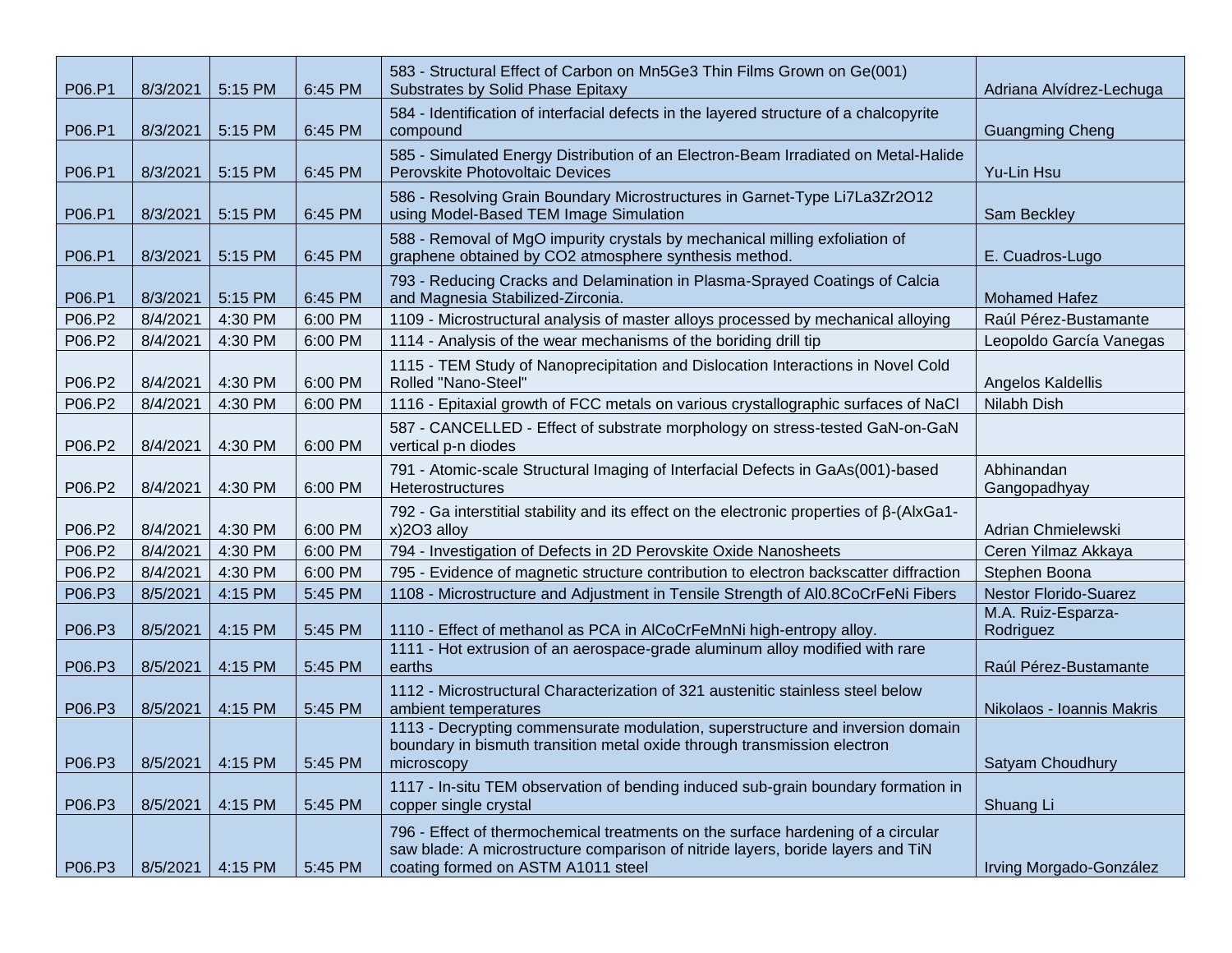| P06.P3 | 8/5/2021 | 4:15 PM | 5:45 PM | 797 - Microstructure and mechanical properties of borided AISI T1 high-speed steel<br>by dehydrated paste-pack boriding                                                  | Irving Morgado-González |
|--------|----------|---------|---------|--------------------------------------------------------------------------------------------------------------------------------------------------------------------------|-------------------------|
| P06.P3 | 8/5/2021 | 4:15 PM | 5:45 PM | 798 - Fatigue Analysis of AISI 8620 carburized steels using SEM                                                                                                          | Marco Antonio Doñu Ruiz |
| P06.P3 | 8/5/2021 | 4:15 PM | 5:45 PM | 799 - STUDY OF THE BORIDING DRILL POINT SUBJECTED TO MACHINING                                                                                                           | Victor Olmos Domínguez  |
| P07.P1 | 8/2/2021 | 4:15 PM | 5:45 PM | 224 - Influence of primary beam energy on localized surface plasmon resonances<br>mapping by STEM-EELS                                                                   | Michal Horák            |
| P07.P1 | 8/2/2021 | 4:15 PM | 5:45 PM | 225 - Probing the dynamics of ferroelectric topological oscillators with the electron<br>beam                                                                            | Yu-Tsun Shao            |
| P07.P1 | 8/2/2021 | 4:15 PM | 5:45 PM | 226 - Measuring the Mean Inner Potential Of Bernal Graphite Using Off-axis<br><b>Electron Holography</b>                                                                 | Avi Auslender           |
| P07.P1 | 8/2/2021 | 4:15 PM | 5:45 PM | 227 - Three dimensional vectorial imaging of surface phonon polaritons                                                                                                   | Xiaoyan Li              |
| P07.P1 | 8/2/2021 | 4:15 PM | 5:45 PM | 228 - How sharp are atomically sharp high-Tc La2CuO4 interfaces?                                                                                                         | Eren Suyolcu            |
| P07.P1 | 8/2/2021 | 4:15 PM | 5:45 PM | 229 - Probing Phonon Polaritons Across Nanoscale Gaps                                                                                                                    | <b>Isobel Bicket</b>    |
| P07.P1 | 8/2/2021 | 4:15 PM | 5:45 PM | 230 - Near-Infrared Cathodoluminescence Polarimetry of a Plasmonic Vertical Split<br><b>Ring Resonator</b>                                                               | <b>Isobel Bicket</b>    |
| P07.P1 | 8/2/2021 | 4:15 PM | 5:45 PM | 231 - CANCELLED - Decoding defect ordering from ADF-STEM images of van der<br>Waals CrGa2Te7 ferromagnetic crystals using the unsupervised machine learning<br>algorithm |                         |
| P07.P1 | 8/2/2021 | 4:15 PM | 5:45 PM | 232 - Direct observation of polarization-induced two-dimensional electron/hole<br>gases at ferroelectric-insulator interface                                             | Huaixun Huyan           |
| P08.P1 | 8/4/2021 | 4:30 PM | 6:00 PM | 800 - Osseo-integration Improvement of Additive Manufactured Dental Alloys                                                                                               | Pedro Socorro-Perdomo   |
| P08.P1 | 8/4/2021 | 4:30 PM | 6:00 PM | 801 - Microstructural Characterization of WC-Co-hBN Cemented Carbide<br>Processed Using Selective Laser Sintering                                                        | Joseph Agyapong         |
| P09.P1 | 8/2/2021 | 4:15 PM | 5:45 PM | 233 - Synthesis and Characterization of Sr2Co2-xFexO5+d Perovskite Oxides                                                                                                | Sivasankara Rao Ede     |
| P09.P1 | 8/2/2021 | 4:15 PM | 5:45 PM | 234 - Maximum thicknesses of EELS log ratio thickness measurement for several<br>elements                                                                                | Misa Hayashida          |
| P09.P1 | 8/2/2021 | 4:15 PM | 5:45 PM | 235 - Microscopic Characterization of Eco-friendly Lokta Paper                                                                                                           | <b>Bhoj Gautam</b>      |
| P09.P1 | 8/2/2021 | 4:15 PM | 5:45 PM | 236 - Tuning the electrodeposition texture of $\beta$ -Sn coatings for enhanced corrosion<br>resistance                                                                  | Abhay Gupta             |
| P09.P1 | 8/2/2021 | 4:15 PM | 5:45 PM | 237 - Graphene oxide prepared by a room temperature oxidation using a green<br>mechanochemical method.                                                                   | G. Tarango-Rivero       |
| P09.P1 | 8/2/2021 | 4:15 PM | 5:45 PM | 238 - TEM Study for the Identification of Phases in Al2024 Alloys Cold Rolled-30%ε                                                                                       | J.C Guía-Tello          |
| P09.P1 | 8/2/2021 | 4:15 PM | 5:45 PM | 239 - Dark-field TEM study of the microstructural behavior in AZ31B/MWCNTs<br>composites produced by the sandwich technique                                              | C. Carreño-Gallardo     |
| P09.P1 | 8/2/2021 | 4:15 PM | 5:45 PM | 240 - Estimating illumination coherence width from focused-probe intensity profiles                                                                                      | Armin Zjajo             |
| P09.P1 | 8/2/2021 | 4:15 PM | 5:45 PM | 241 - Characterizing the Back-Contact Interface of Poly-Crystalline Cd(Se)Te<br>Devices with XEDS, EELS, and HRSTEM                                                      | John Farrell            |
| P09.P1 | 8/2/2021 | 4:15 PM | 5:45 PM | 242 - Optimized Amplitude-Dividing Beam Splitter Gratings for 4D STEM<br>Holography                                                                                      | <b>Andrew Ducharme</b>  |
| P09.P2 | 8/3/2021 | 5:15 PM | 6:45 PM | 589 - CANCELLED - 3D multi-scale study on metal/polymer nano-composites                                                                                                  |                         |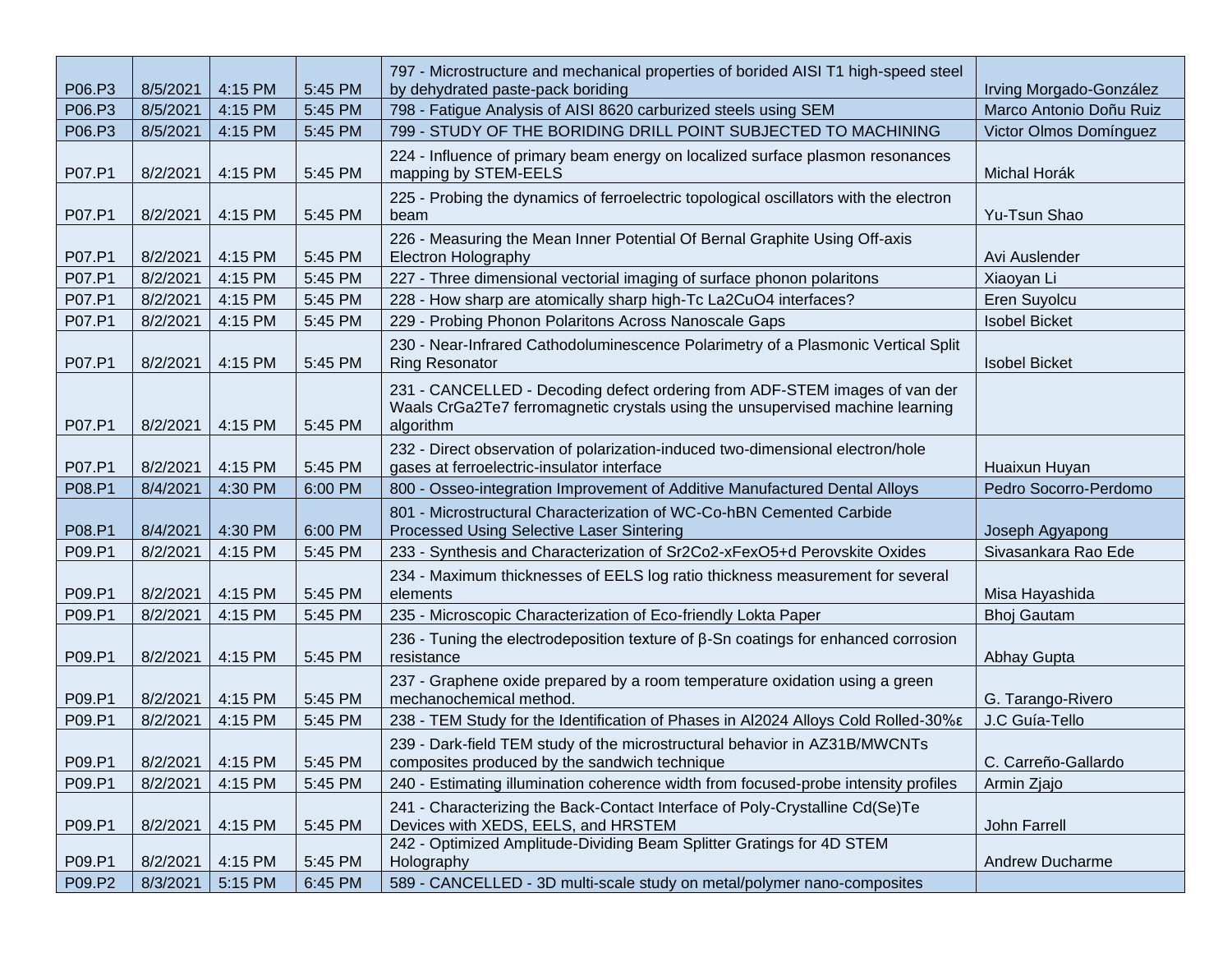| P09.P2 | 8/3/2021 | 5:15 PM | 6:45 PM | 590 - Characterization of Mn oxides using "flank" method in SEM-SXES system                                                                          | Yohei Kojima                 |
|--------|----------|---------|---------|------------------------------------------------------------------------------------------------------------------------------------------------------|------------------------------|
| P09.P2 | 8/3/2021 | 5:15 PM | 6:45 PM | 591 - Biocompatibility of New High-Entropy Alloys with Non-Cytotoxic Elements                                                                        | <b>Nestor Florido-Suarez</b> |
| P09.P2 | 8/3/2021 | 5:15 PM | 6:45 PM | 592 - Reducing Decoherence in Fluctuation Electron Microscopy                                                                                        | Armin Zjajo                  |
| P09.P2 | 8/3/2021 | 5:15 PM | 6:45 PM | 593 - Methylene Blue removal using a leached graphite prepared by a green<br>mechanochemical process.                                                | G. Tarango-Rivero            |
| P09.P2 | 8/3/2021 | 5:15 PM | 6:45 PM | 594 - In situ visualization of superior nanomechanical flexibility of individual<br>ydroxyapatite nanobelts                                          | Mei-li Qi                    |
| P09.P2 | 8/3/2021 | 5:15 PM | 6:45 PM | 595 - Superparamagnetism in pure and Mn doped CuO nanofibers, originated by<br>oxygen vacances.                                                      | M. Piñón-Espitia             |
| P09.P2 | 8/3/2021 | 5:15 PM | 6:45 PM | 596 - Characterization of Intermetallic Precipitates Observed in 7XXX Series<br>Aluminum Alloys Containing Manganese Using Aberration Corrected STEM | Robert E A Williams          |
| P10.P1 | 8/4/2021 | 4:30 PM | 6:00 PM | 802 - Analysis of MnFe2O4 phase transition induced by the energy of electron<br>beam in an iron-manganese oxide nanoparticle                         | Oscar Cigarroa-Mayorga       |
| P10.P1 | 8/4/2021 | 4:30 PM | 6:00 PM | 803 - Cryo-Electrical Microscopy for Quantum and Advanced Energy Applications                                                                        | Khim Karki                   |
| P10.P1 | 8/4/2021 | 4:30 PM | 6:00 PM | 804 - In-situ TEM on interfacial phase transition during shear-mediated grain<br>boundary migration                                                  | Zhengwu Fang                 |
| P10.P1 | 8/4/2021 | 4:30 PM | 6:00 PM | 805 - Chiral spin textures in Fe/Gd based multilayer thin films                                                                                      | <b>Will Parker</b>           |
| P10.P1 | 8/4/2021 | 4:30 PM | 6:00 PM | 806 - Multiscale vacancy and dislocation-mediated surface segregation in CuNi<br>alloy up to microsecond timescales with accelerated dynamics        | <b>Richard Garza</b>         |
| P10.P1 | 8/4/2021 | 4:30 PM | 6:00 PM | 807 - Reversible Phase Transformations during In-Situ Heating of Uncapped<br>Ge2Sb2Te5 Films                                                         | <b>Chanchal Ghosh</b>        |
| P10.P1 | 8/4/2021 | 4:30 PM | 6:00 PM | 808 - In-situ TEM observation of Ni/Al2O3 catalysts for dry reforming of methane                                                                     | Ayako Hashimoto              |
| P10.P1 | 8/4/2021 | 4:30 PM | 6:00 PM | 809 - Microstructural Evolution of Chessboard like Nanodomains in Mn-doped<br>ZnGaO4 Spinel                                                          | <b>Avnish Pal</b>            |
| P10.P1 | 8/4/2021 | 4:30 PM | 6:00 PM | 810 - In Situ Thermomechanical Loading for TEM Studies of Nanocrystalline Alloys                                                                     | <b>Thomas Koenig</b>         |
| P10.P1 | 8/4/2021 | 4:30 PM | 6:00 PM | 811 - In-Situ Investigation of Phase Transitions in Functional Poly-Vinylidene<br>Fluoride                                                           | Suman Kumari                 |
| P11.P1 | 8/5/2021 | 4:15 PM | 5:45 PM | 1118 - A Quantitative Method for In-Situ Pump-Beam Metrology in Ultrafast<br><b>Electron Microscopy</b>                                              | Jialiang Chen                |
| P11.P1 | 8/5/2021 | 4:15 PM | 5:45 PM | 1119 - Single-Electron Temporal Behavior in the Gun Region of the Tecnai Femto<br><b>UEM</b>                                                         | <b>Wyatt Curtis</b>          |
| P12.P1 | 8/4/2021 | 4:30 PM | 6:00 PM | 812 - Measuring Electronic and Structural Transformations in Solar<br>Thermochemical Water Splitting Materials with Aberration-Corrected STEM-EELS   | Jamie Trindell               |
| P12.P1 | 8/4/2021 | 4:30 PM | 6:00 PM | 813 - Morphology of Perylene Dimide based Polymer Non-Fullerene Solar Cells:<br><b>Effect of Thermal Annealing</b>                                   | <b>Bhoj Gautam</b>           |
| P12.P1 | 8/4/2021 | 4:30 PM | 6:00 PM | 814 - Surface Energy and Microstructure: The effect of the underlying substrate on<br>perovskite film formation for solar cell absorbers             | Mirra Rasmussen              |
| P12.P1 | 8/4/2021 | 4:30 PM | 6:00 PM | 815 - Numerical Simulation of Plasmonic Nano-antenna ZnO for Solar Cells<br>Applications                                                             | Alejandro Leyva-Diaz         |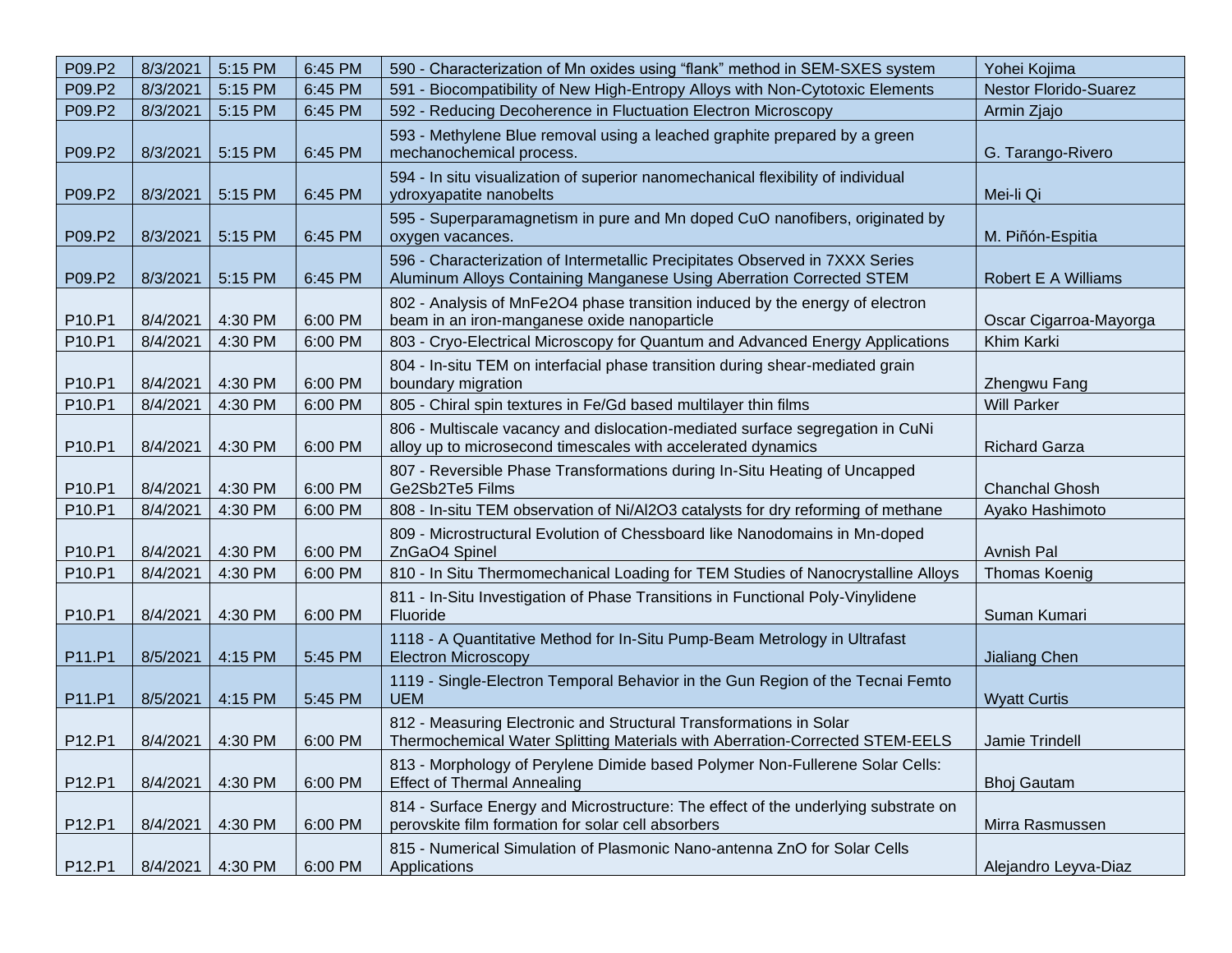| P12.P1 | 8/4/2021 | 4:30 PM | 6:00 PM | 816 - Electron probing of the oxygen evolving Ba0.5Sr0.5Co0.8Fe0.2O3-8                                                                                        | Tzu-Hsien Shen          |
|--------|----------|---------|---------|---------------------------------------------------------------------------------------------------------------------------------------------------------------|-------------------------|
| P12.P1 | 8/4/2021 | 4:30 PM | 6:00 PM | 817 - Transmission electron microscopy study of CoMnO catalyst nanoparticles                                                                                  | Jinglong Guo            |
| P12.P1 | 8/4/2021 | 4:30 PM | 6:00 PM | 818 - Electron Microscopy of TiO2-CoTiO3 based Materials for Photocatalysis                                                                                   | <b>Hector Calderon</b>  |
| P12.P1 | 8/4/2021 | 4:30 PM | 6:00 PM | 819 - Visualizing Zinc Dendrites in Minimal Architecture Zinc Bromine Batteries via<br>in-house Transmission X-ray Microscopy                                 | Jeung Hun Park          |
| P12.P1 | 8/4/2021 | 4:30 PM | 6:00 PM | 820 - Surface plasmon investigations by STEM-EELS mapping of Au/Ni<br>nanoparticles on STO                                                                    | <b>Thomas Aarholt</b>   |
| P12.P1 | 8/4/2021 | 4:30 PM | 6:00 PM | 821 - Femto-second laser applications in energy materials characterization                                                                                    | Robin White             |
| P12.P1 | 8/4/2021 | 4:30 PM | 6:00 PM | 822 - Electrocatalytic effects of Pt-based nanoparticles studied with advanced<br>identical location electron microscopy                                      | Francisco Ruiz-Zepeda   |
| P12.P2 | 8/5/2021 | 4:15 PM | 5:45 PM | 1120 - Microstructure and Charge-discharge Properties of a Li3CuS2 active<br>material for All-Solid-State Batteries                                           | Hirofumi Tsukasaki      |
| P12.P2 | 8/5/2021 | 4:15 PM | 5:45 PM | 1121 - Using In-Situ TEM to Investigate the Role of Lithium lodide Addition to<br>Lithium Thiophosphate                                                       | Daan Hein Alsem         |
| P12.P2 | 8/5/2021 | 4:15 PM | 5:45 PM | 1122 - Influence of Lithium Salt in Polymer Electrolytes on Solid-Electrolyte<br>Interphase (SEI) Characterized by Cryogenic-Transmission Electron Microscopy | Vahid Jabbari           |
| P12.P2 | 8/5/2021 | 4:15 PM | 5:45 PM | 1123 - Direct Correlation of Grain Boundary Defect Chemistry with Anion<br>Conductivity in Ceramic Oxides using Electron Energy-Loss Spectroscopy             | hasti vahidi            |
| P12.P2 | 8/5/2021 | 4:15 PM | 5:45 PM | 1124 - Applications of Direct Electron Detection to the EBSD Analysis of Energy<br><b>Conversion and Storage Materials</b>                                    | <b>Matthew Nowell</b>   |
| P12.P2 | 8/5/2021 | 4:15 PM | 5:45 PM | 1125 - Unveiling the roles of Co and Mn in structural stability for Ni-rich Cathodes                                                                          | Lei Yu                  |
| P12.P2 | 8/5/2021 | 4:15 PM | 5:45 PM | 1126 - Applications of Compositional Analysis with EDS on Battery Materials                                                                                   | Kim Larsen              |
| P12.P2 | 8/5/2021 | 4:15 PM | 5:45 PM | 1127 - EBSD of Rough Native CulnGaSe2 Thin-Films                                                                                                              | Marzieh Baan            |
| P12.P2 | 8/5/2021 | 4:15 PM | 5:45 PM | 1128 - Multimodal study of dis-sodiation mechanisms within individual<br>Na3V2(PO4)2F3 cathode crystals using 4D-STEM-ASTAR and STXM-XANES                    | <b>Nicolas Folastre</b> |
| P12.P2 | 8/5/2021 | 4:15 PM | 5:45 PM | 1129 - Advances in surface chemical analysis of thin film solid-state battery<br>materials and development of operando measurement capability                 | Chris moffitt           |
| P13.P1 | 8/4/2021 | 4:30 PM | 6:00 PM | 823 - Atomic Structure of Superconducting Tunnel Junctions using STEM and APT                                                                                 | <b>Edwin Supple</b>     |
| P13.P1 | 8/4/2021 | 4:30 PM | 6:00 PM | 824 - Directions in Atom Probe Tomography                                                                                                                     | David Larson            |
| P13.P1 | 8/4/2021 | 4:30 PM | 6:00 PM | 825 - The Effect of Analysis Conditions on the Fidelity of Atom Probe Data of<br><b>Zirconium Alloys</b>                                                      | Benjamin Jenkins        |
| P13.P1 | 8/4/2021 | 4:30 PM | 6:00 PM | 826 - Optimal Specimen Preparation for Correlative Atom Probe Tomography and<br>Electron Microscopy of Environmentally Sensitive Materials                    | Cecile Bonifacio        |
| P13.P1 | 8/4/2021 | 4:30 PM | 6:00 PM | 827 - Matrix Composition and Fine-scale Structure Analysis of NMC Li-ion Battery<br>Using Atom Probe Tomography                                               | <b>Yimeng Chen</b>      |
| P13.P1 | 8/4/2021 | 4:30 PM | 6:00 PM | 828 - Stoichiometric analysis of superficial Ba doped Strontium Titanium Oxide<br>layers using APT: the case of the missing Oxygen!                           | Richard J. H. Morris    |
| P13.P1 | 8/4/2021 | 4:30 PM | 6:00 PM | 829 - Electrostatic Reconstruction Technology in Atom Probe Tomography                                                                                        | <b>Brian Geiser</b>     |